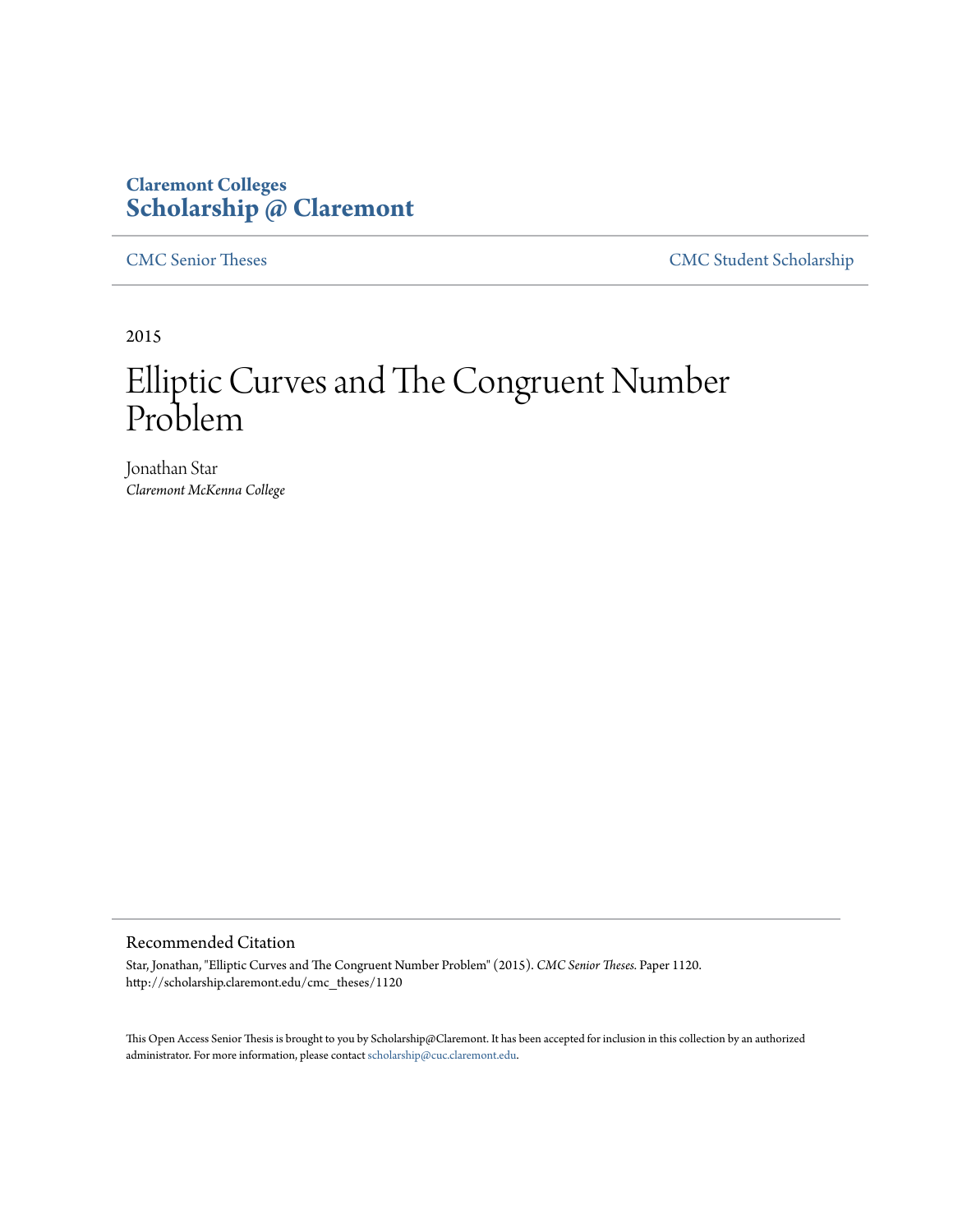Claremont McKenna College

### Elliptic Curves and The Congruent Number Problem

Submitted To Professor David Krumm and

Dean Nicholas Warner

by Jonathan Star

for Senior Thesis Spring 2015 April 27, 2015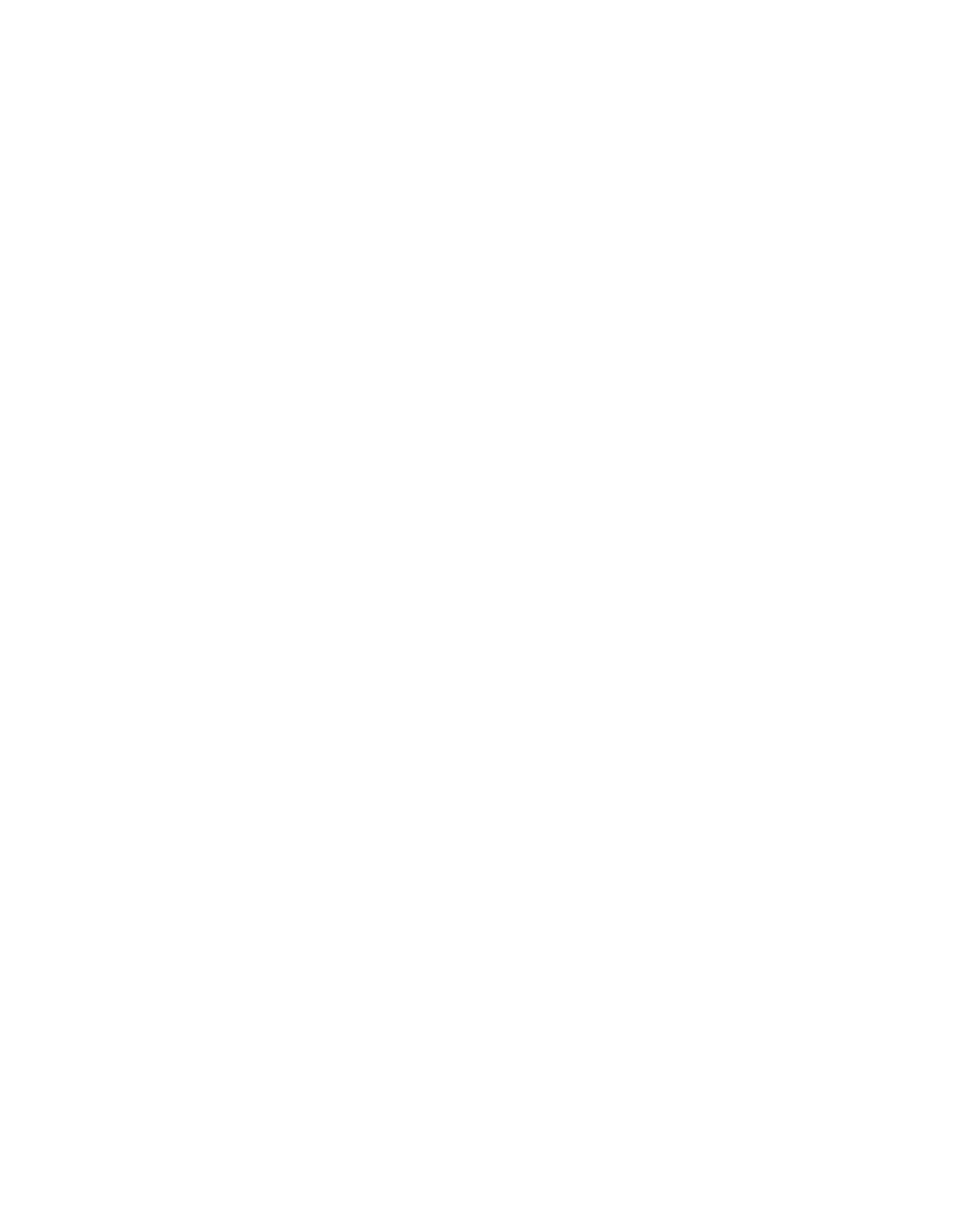# Contents

| 1 The Problem                          | $\bf{2}$ |
|----------------------------------------|----------|
| 2 Introduction and History             | $\bf{3}$ |
| 3 Background on Elliptic Curves        | 8        |
| 4 Congruent Numbers and Algebraic Rank | 11       |
| 5 L-Functions and Elliptic Curves      | 14       |
| 6 Evaluating $L(E, 1)$                 | 18       |
| 7 Is $n$ a Congruent Number?           | 21       |
| 8 Conclusion                           | 25       |
| 9 Appendix A                           | 26       |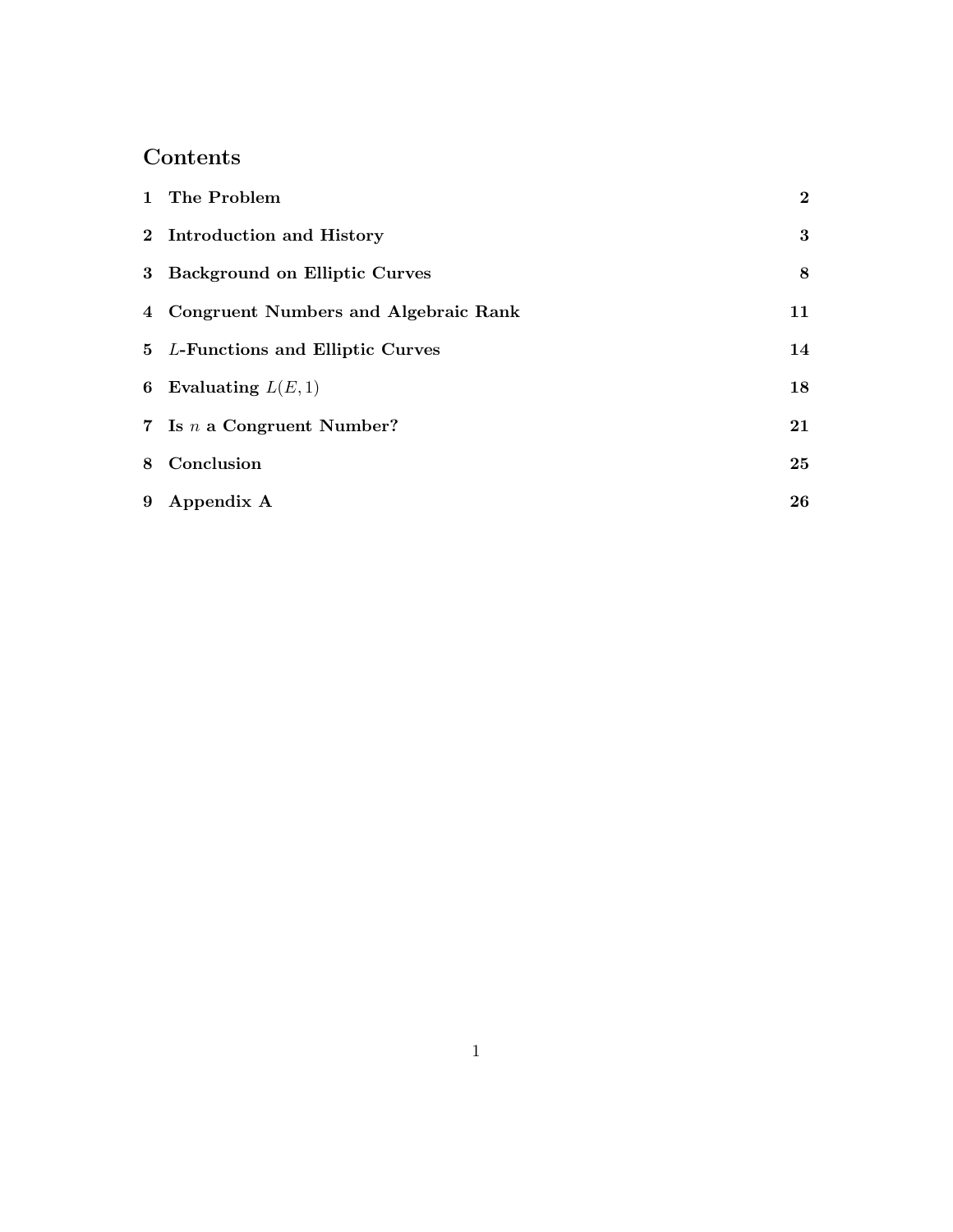# Elliptic Curves and The Congruent Number Problem

Jonathan Star

#### Abstract

In this paper we explain the congruent number problem and its connection to elliptic curves. We begin with a brief history of the problem and some early attempts to understand congruent numbers. We then introduce elliptic curves and many of their basic properties, as well as explain a few key theorems in the study of elliptic curves. Following this, we prove that determining whether or not a number  $n$  is congruent is equivalent to determining whether or not the algebraic rank of a corresponding elliptic curve  $E_n$  is 0. We then introduce L-functions and explain the Birch and Swinnerton-Dyer (BSD) Conjecture. We then explain the machinery needed to understand an algorithm by Tim Dokchitser for evaluating  $L$ -functions at 1. We end by computing whether or not a given number  $n$  is congruent by implementing Dokchitser's algorithm with Sage and by using Tunnel's Theorem.

### 1 The Problem

Definition 1.1 (Congruent Number). A rational number is called congruent if it is the area of a rational right triangle—a triangle with three sides of rational length.

For example,  $n = 2015$  is a congruent number.



Figure 1.1: A Rational Right Triangle with Area 2015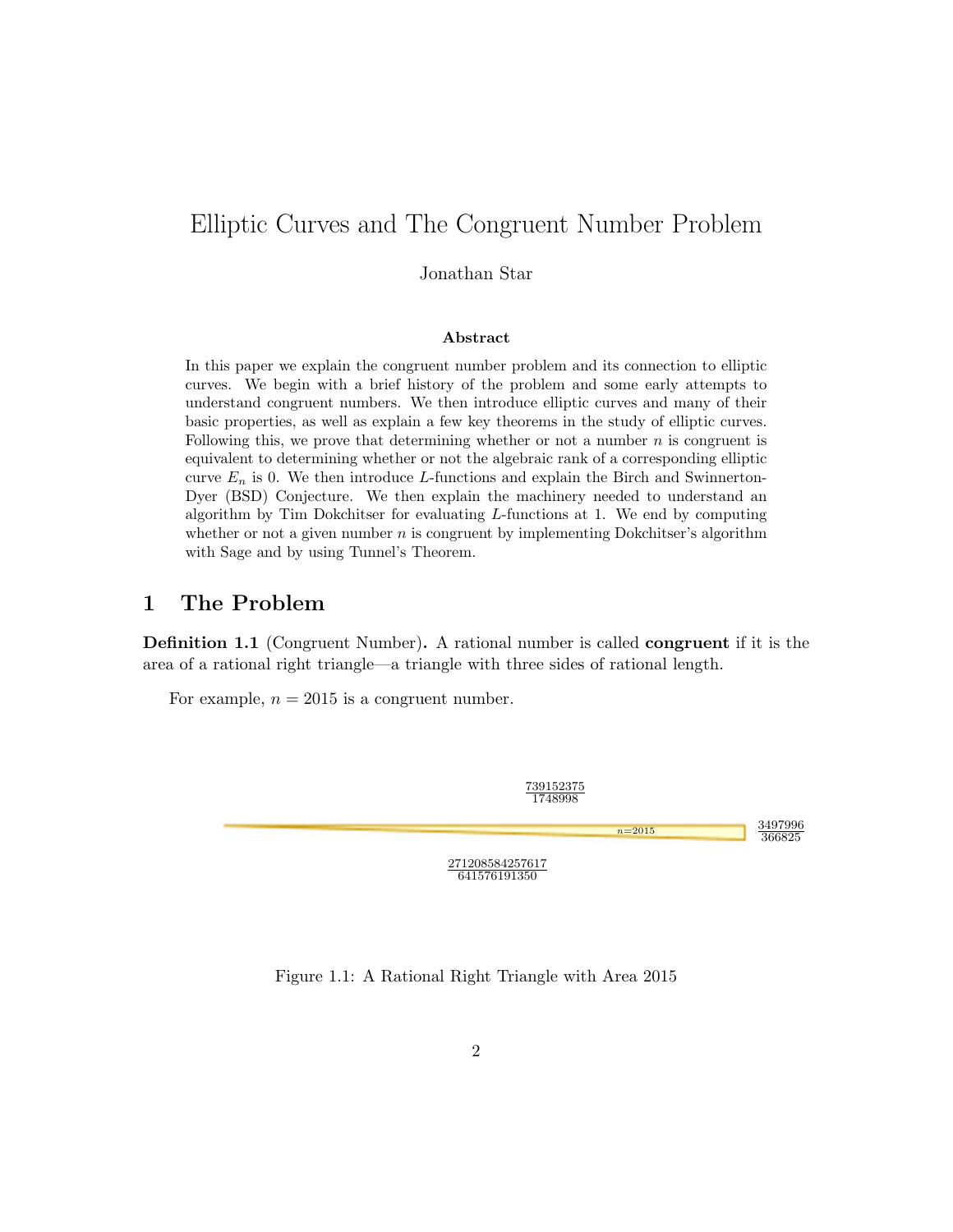Clearly every congruent number is rational, but is every positive rational number congruent? We can surmise from Figure 1.1 that generating side lengths of rational right triangles with trial and error is not a realistic approach to figuring out if any given number is congruent. In fact, if we took such an approach we could never be certain that a rational number is not congruent as there are an infinite number of potential values for each side length. The congruent number problem follows naturally:

**Problem** (The Congruent Number Problem). Given any rational number r, is there an algorithm to show definitively whether or not  $r$  is a congruent number?

In other words, can we solve the following two equations simultaneously:

$$
\begin{cases}\na^2 + b^2 = c^2 \\
\frac{ab}{2} = r\n\end{cases} \tag{1.1}
$$

for  $a, b, c \in \mathbb{Q}$ . If such  $a, b$ , and  $c$  exist, then  $r$  is a congruent number.

#### Thesis Summary

This paper will discuss progress that mathematicians have made towards solving the congruent number problem, including algorithms currently believed to solve the problem. While this unsolved problem is easy to state, understanding its solution likely requires an understanding of complex machinery and deep mathematical ideas. To this end, this paper aims to provide the reader with an understanding of elliptic curves, one of the most exciting and fertile areas of current research in number theory. Following this brief introduction, Section 2 will provide some history and context of the problem as well as explain its connection to elliptic curves. Section 3 will introduce elliptic curves and provide further background about them. Section 4 will explain the connection between congruent numbers and the algebraic rank of a particular elliptic curve. Section 5 will introduce L-functions and explain the Birch and Swinnerton-Dyer conjecture. Section 6 explains the machinery needed to understand an algorithm to evaluate L-functions at 1. Finally, Section 7 will give two algorithms for determining whether or not a number is congruent—one using machinery from Section 6 and one described by Tunnell's Theorem.

### 2 Introduction and History

This section will provide some background on the congruent number problem and include some early results. We will provide an alternative statement of the problem, prove that 1 is not a congruent number, and prove that there is a bijection between the set of points  $(a, b, c)$ where a, b, c are side lengths of a rational right triangle and  $(x, y)$  which are solutions to a particular cubic equation.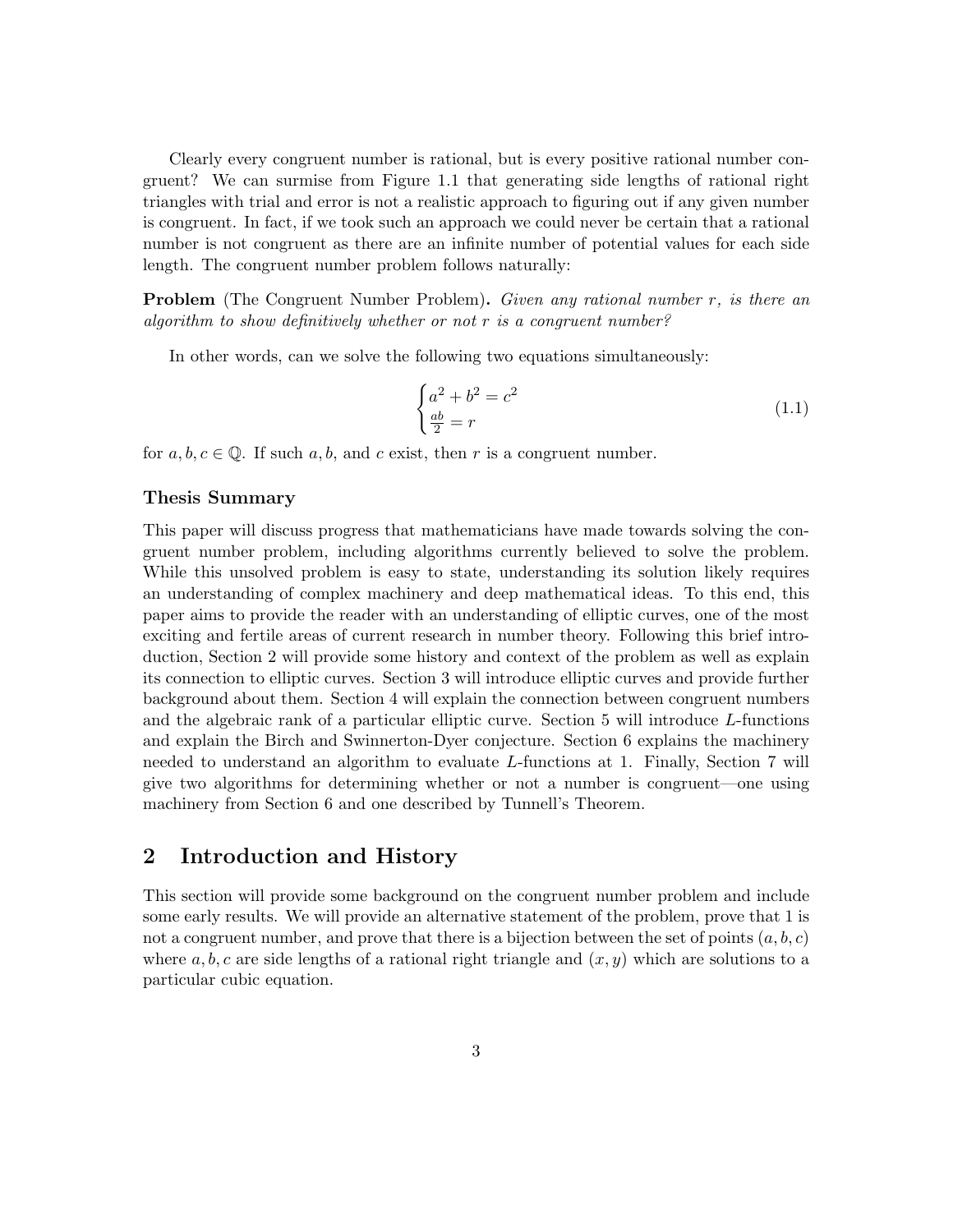We can simplify the congruent number problem by noting that for a given right triangle of area  $\frac{ab}{2} = r = \frac{p}{q}$  $q$ <sup>*w*</sup> with  $p, q \in \mathbb{Z}$  we can scale the triangle by multiplying each side by q to get a new rational right triangle with area  $\frac{abq^2}{2} = rq^2 = pq$ . We can deduce that whether or not a rational number  $r$  is congruent depends on whether or not a corresponding squarefree integer is congruent. In terms of groups, each coset in  $\mathbb{Q}^+/(\mathbb{Q}^+)^2$  has a unique representative that is a squarefree integer. That is, for  $r \in \mathbb{Q}^+$  there is a corresponding squarefree integer representative  $n \in \mathbb{Q}^+ / (\mathbb{Q}^+)^2$ . We can therefore safely say that the question of whether  $r$  is a congruent number is equivalent to the question of whether  $n$ is a congruent number, and from here on we will only talk about congruent numbers as squarefree integers.

The question of whether some number  $n$  is a congruent number turns out to be a very hard and very old problem. The history of the congruent number problem is discussed in much detail in Dickson[7]. The first recorded discussion of the problem comes from an anonymous Arabian manuscript written sometime before 972 AD, which states that "the principle object of the theory of rational right triangles is to find a square which when increased or diminished by a certain number  $(n)$  becomes a square." The following proposition will demonstrate that this is an equivalent characterization of the congruent number problem.

**Proposition 2.1.** A squarefree integer n is a congruent number if and only if there is an integer x such that  $x^2 + n$  and  $x^2 - n$  is a square.

*Proof.* Let *n* be a congruent number with  $a^2 + b^2 = c^2$  and  $\frac{1}{2}ab = n$ . Multiplying the second equation by 4 and adding or subtracting it to the first, we get

$$
a2 + b2 \pm 2ab = c2 \pm 4n
$$

$$
(a \pm b)2 = c2 \pm 4n
$$

$$
\left(\frac{a \pm b}{2}\right)^{2} = \left(\frac{c}{2}\right)^{2} \pm n.
$$

Therefore, there exists a rational  $x = \frac{c}{2}$  $\frac{c}{2}$  such that  $x^2 \pm n$  is a square. If x is an integer such that  $x^2 \pm n$  is a square, then  $\sqrt{x^2 + n} = u$ , √  $\sqrt{x^2 - n} = v$  are integers. We can form a rational right triangle with sides

$$
a = u + v
$$
  
\n
$$
b = u - v
$$
  
\n
$$
c = \sqrt{a^2 + b^2} = \sqrt{(u + v)^2 + (u - v)^2} = 2x
$$
  
\n
$$
\frac{ab}{2} = \frac{(u + v)(u - v)}{2} = \frac{x^2 + n - (x^2 - n)}{2} = n.
$$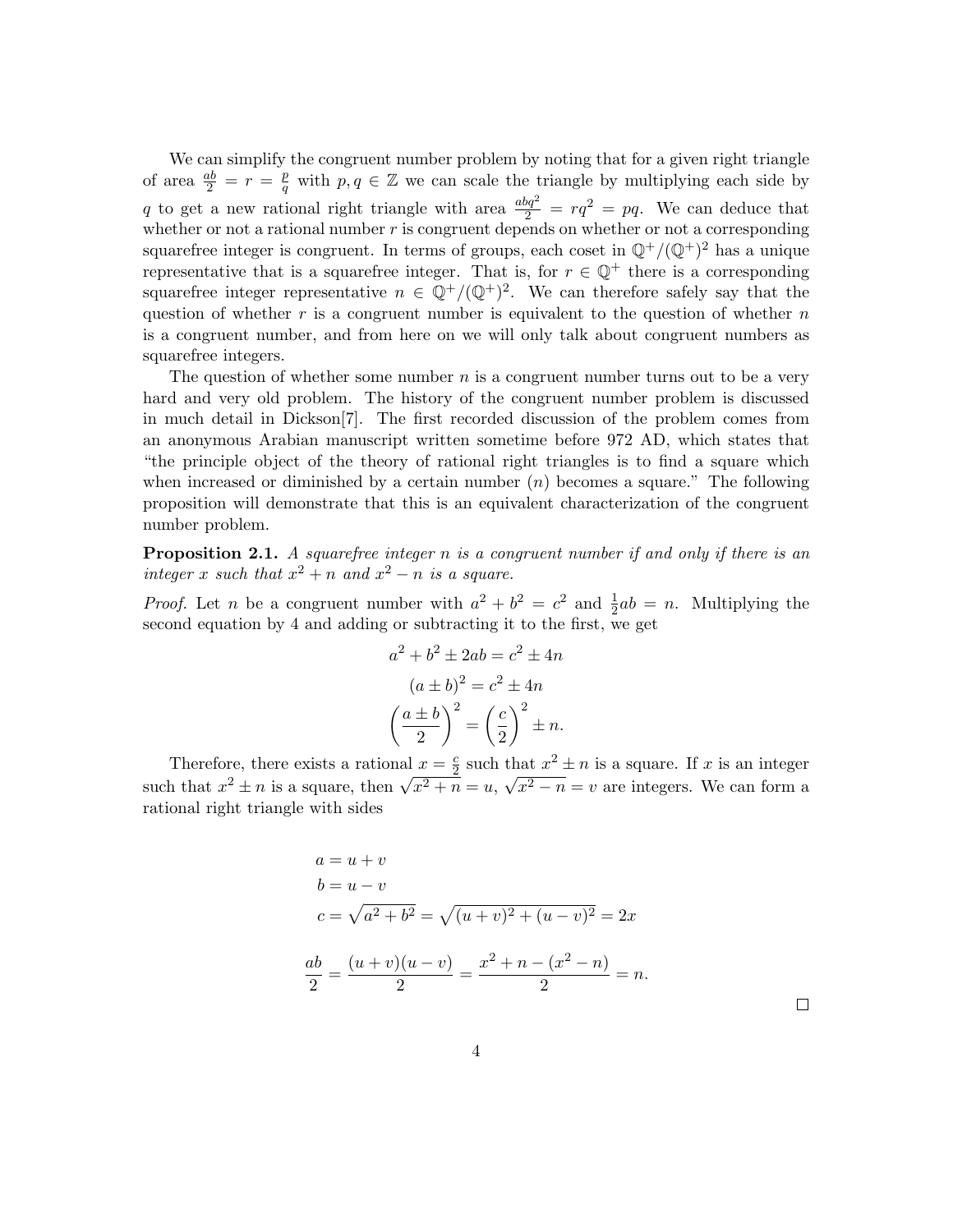The congruent number problem has vexed many mathematicians over the ages. The term "congruent number" comes from Fibonacci, who, in his work Liber Quadratorum (Book of Squares), defined a **congruum** to be an integer *n* such that  $x^2 \pm n$  is a square. The word comes from the Latin word congruere, meaning to meet together. Fibonacci proved many facts about congruent numbers. For example, he showed that the product of any square  $h^2$  and 24 is congruent and that multiplying 24 by a sum of squares  $1^2+3^2+5^2 \cdots$ or the sum  $h^2 + 2h^2 + 3h^2 + \cdots$  yields a congruent number. He stated (without proof) that no square can be a congruent number, claiming that such a case would require integers a and b such that  $\frac{a}{b} = \frac{a+b}{a-b}$ , an equality which was already known to be impossible. This result is considered to be of great historical importance to the theory of rational right triangles, both because it means that the area of a rational right triangle is not a square and because it implies that the difference of quartics cannot be a square. Fibonacci also proved that if any three of the four numbers  $a, b, a+b, a-b$ , are squares, then the remaining number is congruent. For example 16, 25, and 9 are all squares, therefore  $16 - 9 = 7$  is a congruent number.

In 1640, Fermat proved that 1 is not a congruent number. The following proof using Fermat's method of descent comes from Conrad [5].

#### **Proposition 2.2** (Fermat). 1 is not a congruent number.

*Proof.* Suppose 1 is a congruent number and let  $a, b, c$ , and d be integers with a and b relatively prime (if they aren't we can divide through by  $gcd(a, b)$ ). We have the following:

$$
\left(\frac{a}{d}\right)^2 + \left(\frac{b}{d}\right)^2 = \left(\frac{c}{d}\right)^2, \frac{ab}{2d^2} = 1.
$$

This yields a right triangle of area 1 and sides of length  $\frac{a}{d}$ ,  $\frac{b}{d}$  $\frac{b}{d}$ , and  $\frac{c}{d}$ . Multiplying through by  $d^2$  we get:

$$
\begin{cases}\na^2 + b^2 = c^2 \\
\frac{ab}{2} = d^2,\n\end{cases}
$$

which has integer solutions for a, b, c, and d. Because  $ab = 2d^2$ , either a or b is even and because the two are relatively prime the other is odd, making  $c$  odd as well. Without loss of generality we will say a is even and b odd. This combined with  $ab = 2d^2$  implies that there are positive integers k and l such that  $a = 2k^2$ , and  $b = l^2$ . Substituting for a, we have

$$
4k^4 + b^2 = c^2
$$

so

$$
k^4 = \frac{(c+b)(c-b)}{4} = \frac{(c+b)}{2} \frac{(c-b)}{2}.
$$

Now  $gcd(b, c) = 1$  so  $gcd(\frac{c+b}{2}, \frac{c-b}{2})$  $\frac{-b}{2}$  = 1, meaning there must be odd integers r, s such that

$$
r^4 = \frac{c+b}{2}, s^4 = \frac{c-b}{2}
$$

.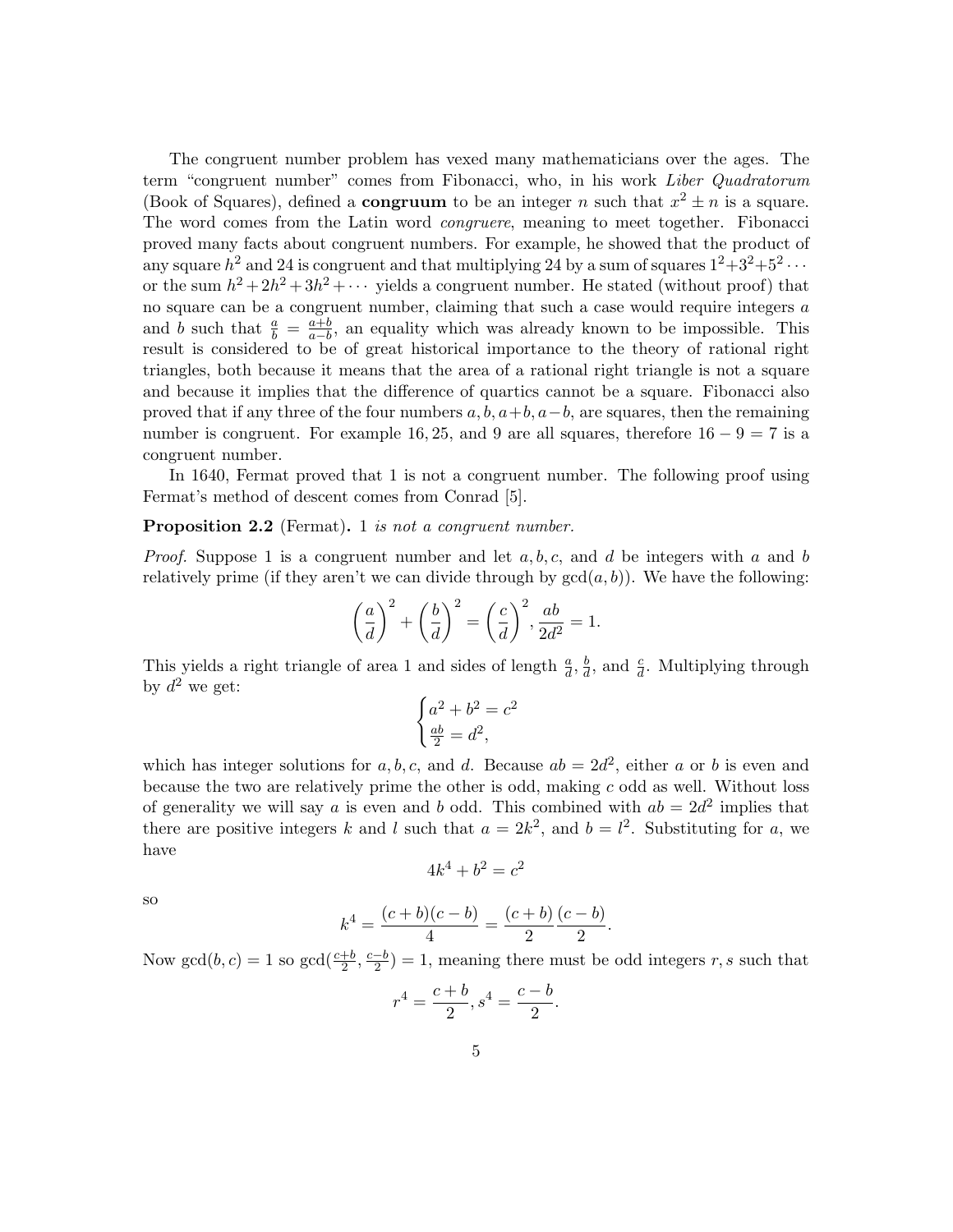Solving for  $b$  and  $c$ ,

$$
b=r^4-s^4
$$

and

$$
c=r^4+s^4
$$

making  $l^2 = b = (r^2 + s^2)(r^2 - s^2)$ . If  $x \in \mathbb{Z}$  is a common factor of  $r^2 + s^2$ , and  $r^2 - s^2$ , then are integers  $n_1, n_2$  such that  $xn_1 = r^2 + s^2, xn_2 = r^2 - s^2$ . It follows that  $x(n_1 + n_2) =$  $2r^2$ ,  $x(n_1 - n_2) = 2s^2$ . Thus any common factor of  $r^2 - s^2$  and  $r^2 + s^2$  must be odd (1 is odd) and divide both  $2r^2$  and  $2s^2$ . However,  $gcd(r, s) = 1$ , so  $gcd(r^2 + s^2, r^2 - s^2) = 1$ . As  $(r^2 + s^2)(r^2 - s^2)$  is an odd square, we can say that  $r^2 + s^2 = t^2, r^2 - s^2 = u^2$  for some relatively prime integers t and u. As  $r^2 - s^2 = u^2 \equiv 1 \pmod{4}$ , one of r and s is odd and the other is even. Without loss of generality we say that  $r$  is odd and  $s$  even. Then

$$
r^{2} = \frac{t^{2} + u^{2}}{2} = \left(\frac{t+u}{2}\right)^{2} + \left(\frac{t-u}{2}\right)^{2}
$$

and we say  $a' = (\frac{t+u}{2})^2$ ,  $b' = (\frac{t-u}{2})^2$  and  $c' = r$  so

$$
(a')^2 + (b')^2 = (c')^2
$$

where  $gcd(a', b') = 1$ . Note that  $0 < c' = r < r^4 < r^4 + s^4 = c$ . If we let  $d' = s/2$ , then we have a new, smaller version of our problem with integer solutions, which is impossible by descent. Therefore 1 cannot be a congruent number.  $\Box$ 

The reader may recognize this proof as essentially the same one used to prove Fermat's Last Theorem in the special case for  $n = 4$ . Fermat famously did not leave a proof of the general case behind (although he claimed to have proved it) and the problem would not be solved until Andrew Wiles's 1995 papers [15, 17]. Wiles's proof required linking Fermat's Last Theorem to seemingly unrelated mathematical objects. Considering that a special case of the congruent number problem is equivalent to a special case of Fermat's Last Theorem, the reader may not be surprised that our approach will do the same. We begin by transforming our congruent number equations in three variables into an equation in two variables.

**Proposition 2.3.** Let n be a squarefree positive integer. There is a one-to-one correspondence

$$
\left\{ (a,b,c) \in \mathbb{Q}^3 \middle| a^2 + b^2 = c^2, \frac{ab}{2} = n \right\} \longleftrightarrow \left\{ (x,y) \in \mathbb{Q}^2 \middle| y^2 = x^3 - n^2 x \text{ and } y \neq 0 \right\}
$$

with inverse functions

$$
(a,b,c)\mapsto \left(\frac{nb}{c-a},\frac{2n^2}{c-a}\right) \text{ and } (x,y)\mapsto \left(\frac{x^2-n^2}{y},\frac{2nx}{y},\frac{x^2+n^2}{y}\right).
$$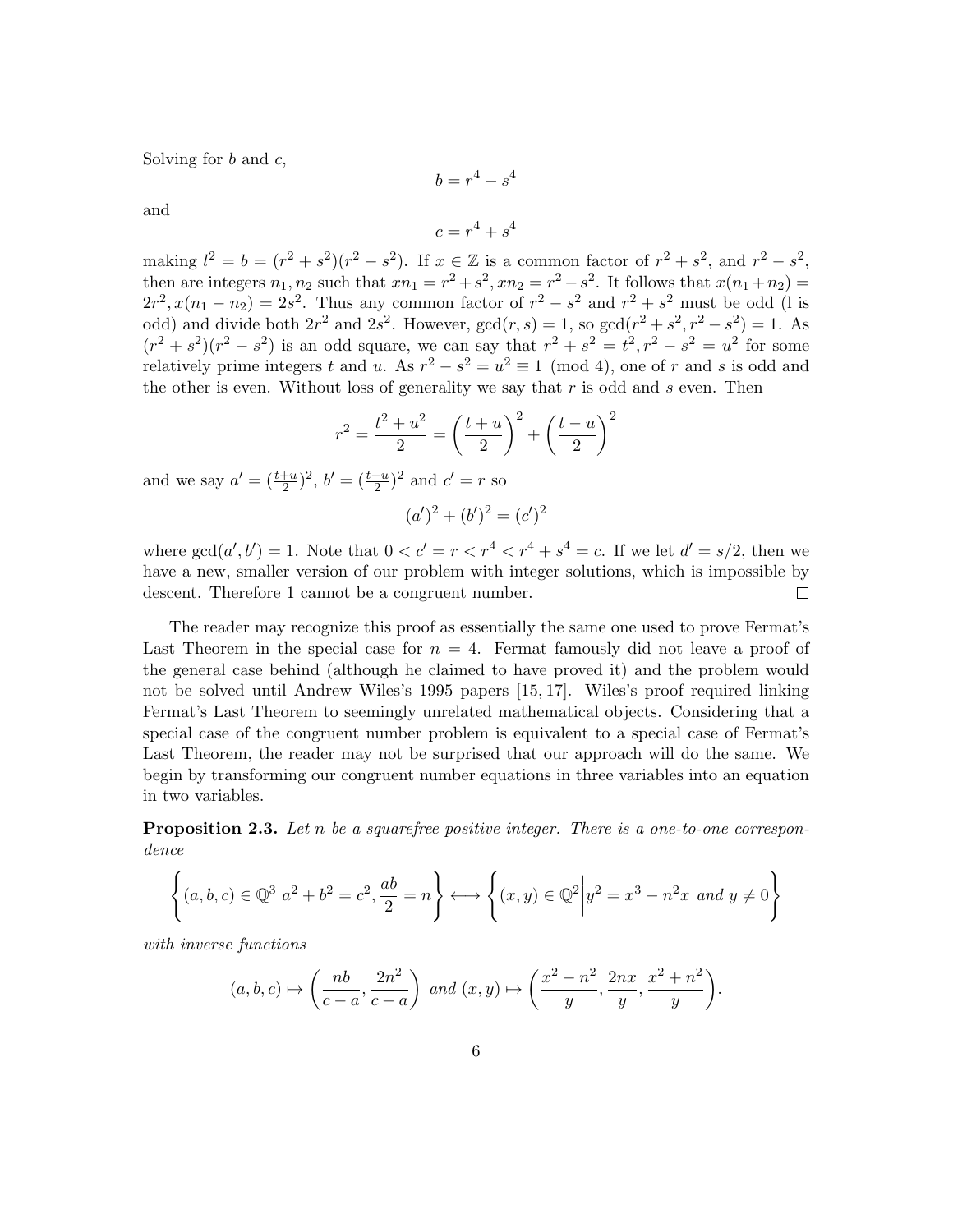*Proof.* Let  $a, b, c \in \mathbb{Q}$  such that

$$
\begin{cases}\na^2 + b^2 = c^2 \\
\frac{ab}{2} = n.\n\end{cases}
$$

If we let  $X = \frac{a}{c}$  $\frac{a}{c}$  and  $Y = \frac{b}{c}$  $\frac{b}{c}$ , then our new problem is

$$
\begin{cases}\nX^2 + Y^2 = 1\\ \n\frac{XY}{2} = \frac{n}{c^2}.\n\end{cases}
$$

The first equation is a circle, which we can parameterize as

$$
X = \frac{1 - t^2}{1 + t^2}
$$

$$
Y = \frac{2t}{1 + t^2}.
$$

Letting  $w = 1 + t^2$  and plugging into the second equation

$$
\frac{(1-t^2)(2t)}{2w^2} = \frac{n}{c^2}
$$

so

$$
t - t^3 = n\bigg(\frac{w}{c}\bigg)^2.
$$

Setting  $t = -\frac{x}{n}$  we get

$$
-\frac{x}{n} + \frac{x^3}{n^3} = n\left(\frac{w}{c}\right)^2
$$

and multiplying through by  $n^3$ 

$$
x^3 - n^2 x = \left(\frac{n^2 w}{c}\right)^2.
$$

Set  $\frac{n^2w}{c} = y$  and we have the equation

$$
y^2 = x^3 - n^2x.
$$

The opposite direction is easy. First clear  $y$  from the denominator and

$$
(x2 - n2)2 + (2nx)2 = x4 - 2n2x2 + n4 + 4n2x2
$$
  
= x<sup>4</sup> + 2n<sup>2</sup>x<sup>2</sup> + n<sup>4</sup>  
= (x<sup>2</sup> + n<sup>2</sup>)<sup>2</sup>.

Also,

$$
\frac{(x^2 - n^2)(2nx)}{2y^2} = \frac{(2)(x^3 - n^2x)(n)}{2y^2} = n
$$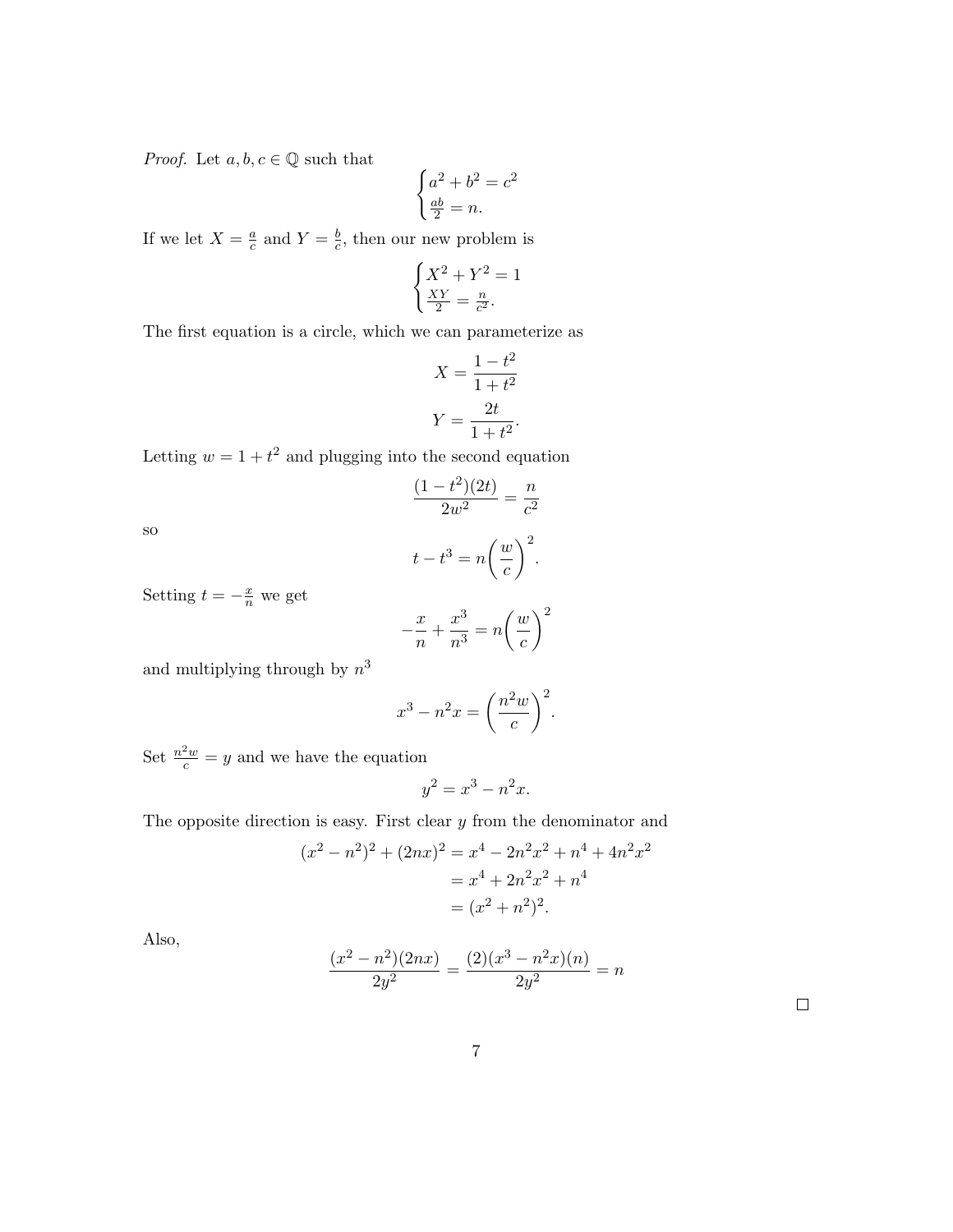**Remark 2.4.** Recall from Proposition 2.1 that if n is a squarefree congruent number, then there is some integer t such that  $t^2 \pm n$  is a square. Another way to show the connection between congruent numbers and the equation  $y^2 = x^3 - n^2x$  is to consider the arithmetic progression  $(t^2 - n, t^2, t^2 + n)$ . As all three of these terms are squares, their product is also a square. So there exists a  $y \in \mathbb{Z}$  such that

$$
y^2 = (t^2 - n)t^2(t^2 + n) = (t^2)^3 - n^2t^2
$$

and substituting  $x = t^2$  we have

$$
y^2 = x^3 - n^2x.
$$

Thus if  $n$  is congruent then there is a solution to this equation. It is not clear, however, that given a solution to the equation  $y^2 = x^3 - n^2x$  one can find a corresponding arithmetic progression. As we will learn in the next section,  $y^2 = x^3 - n^2x$  is an example of an elliptic curve.

#### 3 Background on Elliptic Curves

This section introduces elliptic curves and describes some of their properties, including several well known definitions and theorems. For more background on elliptic curves we recommend (in order of accessibility) that the reader see [1], Silverman and Tate [13], Alvaro [12], or [10].

Definition 3.1 (Elliptic Curve). An elliptic curve is a non-singular projective curve given by a cubic equation of the form

$$
F(X, Y, Z) = aX^3 + bX^2Y + cXY^2 + dY^3 + eX^2Z + fXYZ + gY^2Z + hXZ^2 + jYZ^2 + kZ^3 = 0.
$$

**Proposition 3.2.** Using an invertible change of variables, any elliptic curve over a field that does not have characteristic 2 or 3 is given by

$$
zy^2 = x^3 + Axz^2 + Bz^3.
$$

Elliptic curves can also be thought of as the set

$$
\{(x, y) | y^2 = x^3 + Ax + B\} \cup \{O\}
$$

where  $\mathcal{O} = (0, 1, 0)$  is the point at infinity. Elliptic curves have an abelian group structure under the operation  $\oplus$  with  $\mathcal O$  as the identity. The operation is defined as follows: Let P and Q be points on an elliptic curve C and let  $R' = (X, Y, Z)$  be the third point on  $C \cap \overline{PQ}$ . Now, let R be the third point on  $C \cap \overline{R'Q}$ . Then  $P \oplus Q = R$ , as shown in Figure 3.1. Note that if  $R' = (X, Y, 1)$ , then  $R = (X, -Y, 1)$ .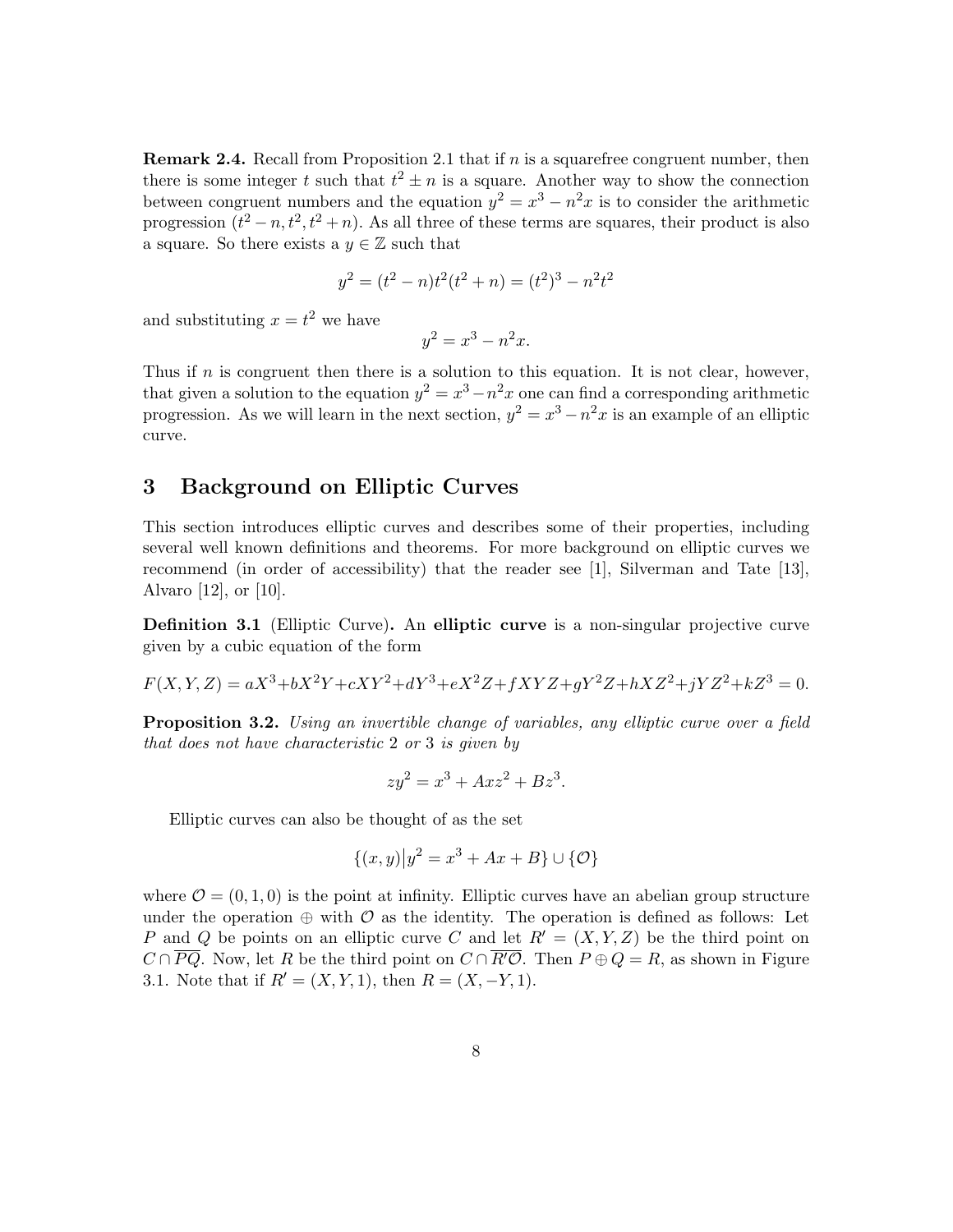

Figure 3.1: Elliptic Curve Addition for  $P \neq Q$ 

If  $P = Q$ , let  $\ell$  be the tangent line through P and let R' be the third point at which C and  $\ell$  intersect. Once again if R is the third point on  $C \cap \overline{R'O}$  then  $P \oplus Q = R$  as shown in Figure 3.2. If  $P = Q$  and  $\ell$  is vertical then  $P + Q = \mathcal{O}$ .



Figure 3.2: Elliptic Curve Addition for  $P = Q$ 

**Theorem 3.3** (Mordell-Weil Theorem). Let E be an elliptic curve over the rationals. Then the group of rational points on  $E, E(\mathbb{Q})$ , is finitely generated.

**Definition 3.4** (Algebraic Rank of an Elliptic Curve). From group theory,  $E(\mathbb{Q}) \cong$  $E(\mathbb{Q})_{\text{tors}} \oplus \mathbb{Z}^r$  for some nonnegative integer r. We call r the **algebraic rank** of E.

Said differently,  $r$  is the number of points of infinite order required (in conjunction with the torsion points) to generate  $E$ . Finding the rank of an elliptic curve can be a difficult problem, particularly for curves of larger ranks (at present the elliptic curve with the highest known rank has  $r \geq 28$  [9]). In this paper we will be concerned with the rank of elliptic curves that correspond to congruent numbers.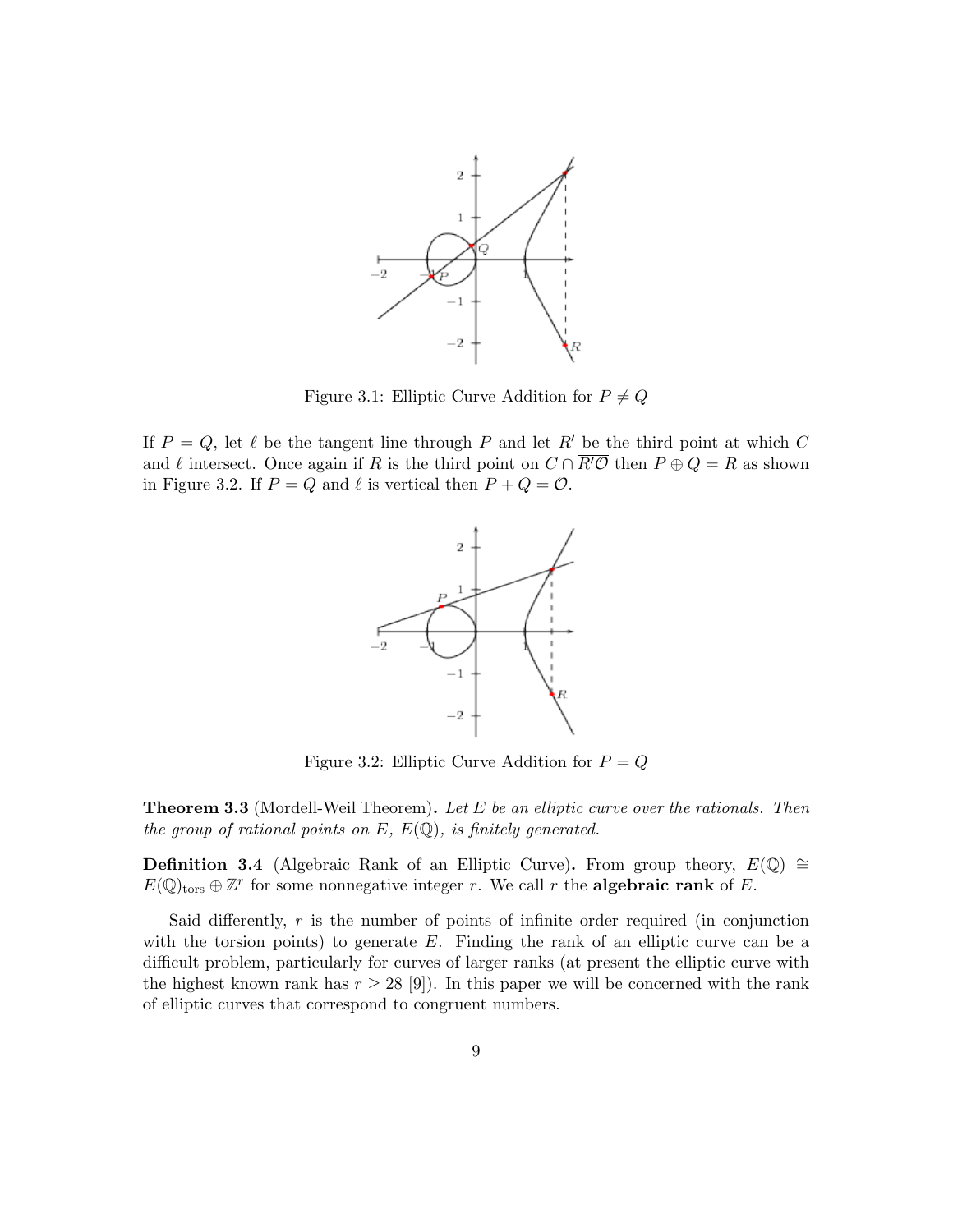**Definition 3.5**  $(E_n)$ .  $E_n$  is the elliptic curve given by the equation

$$
y^2 = x^3 - n^2x.
$$

**Definition 3.6** (Discriminant). Let  $C$  be a cubic of the form

$$
x^3 + Ax + B
$$

then the **discriminant** of  $C$  is

$$
\Delta C = -16(4A^3 + 27B^2).
$$

In particular,

$$
\Delta E_n = 64n^6.
$$

**Definition 3.7** (Reduction Modulo p Map). The reduction modulo p map is a map  $\phi$ :  $\mathbb{P}^2_{\mathbb{Q}} \to \mathbb{P}^2_{\mathbb{F}_p}$  that maps a point  $(x, y, z) \to (\tilde{x}, \tilde{y}, \tilde{z})$ , where  $\tilde{x} \equiv x \pmod{p}$ .

**Definition 3.8** (Reduction Curve).  $E_n(\mathbb{F}_p)$  (often denoted  $\tilde{E}_n$ ) is the reduction curve modulo p of  $E_n(\mathbb{Q})$ .

**Definition 3.9** (Primes Of Good Reduction). Given a non-singular cubic curve  $C$ , we call  $p$  a **prime of good reduction** if the reduction modulo  $p$  map is injective. Equivalently, p is a prime of good reduction if p does not divide 2 $\Delta C$ . If p is such a prime, we say that C has good reduction modulo p. If p is not such a prime, we say that p is a **prime of bad** reduction and that  $C$  has bad reduction modulo  $p$ .

**Theorem 3.10** (Mazur's Theorem). Let C be an elliptic curve and suppose that  $C(\mathbb{Q})$ contains a point of finite order m. Then either

$$
1 \le m \le 10 \text{ or } m = 12.
$$

Specifically, the torsion points of  $C(\mathbb{Q})$  form a finite subgroup that is either

- 1. a cyclic group of order N for  $1 \le N \le 10$  or  $N = 12$ .
- 2. the product of a cyclic group of order 2 and another cyclic group of order 2N with  $1 \le N \le 4$ .

**Theorem 3.11** (Nagell-Lutz Theorem). Let E be an elliptic curve over the rationals with discriminant D and let  $P = (x, y)$  be a rational point on E of finite order. Then x and y are integers and either

$$
\begin{cases}\n(1) \ y = 0 \ (in \ which \ case \ 2P = \mathcal{O}) \\
(2) \ y|D.\n\end{cases}
$$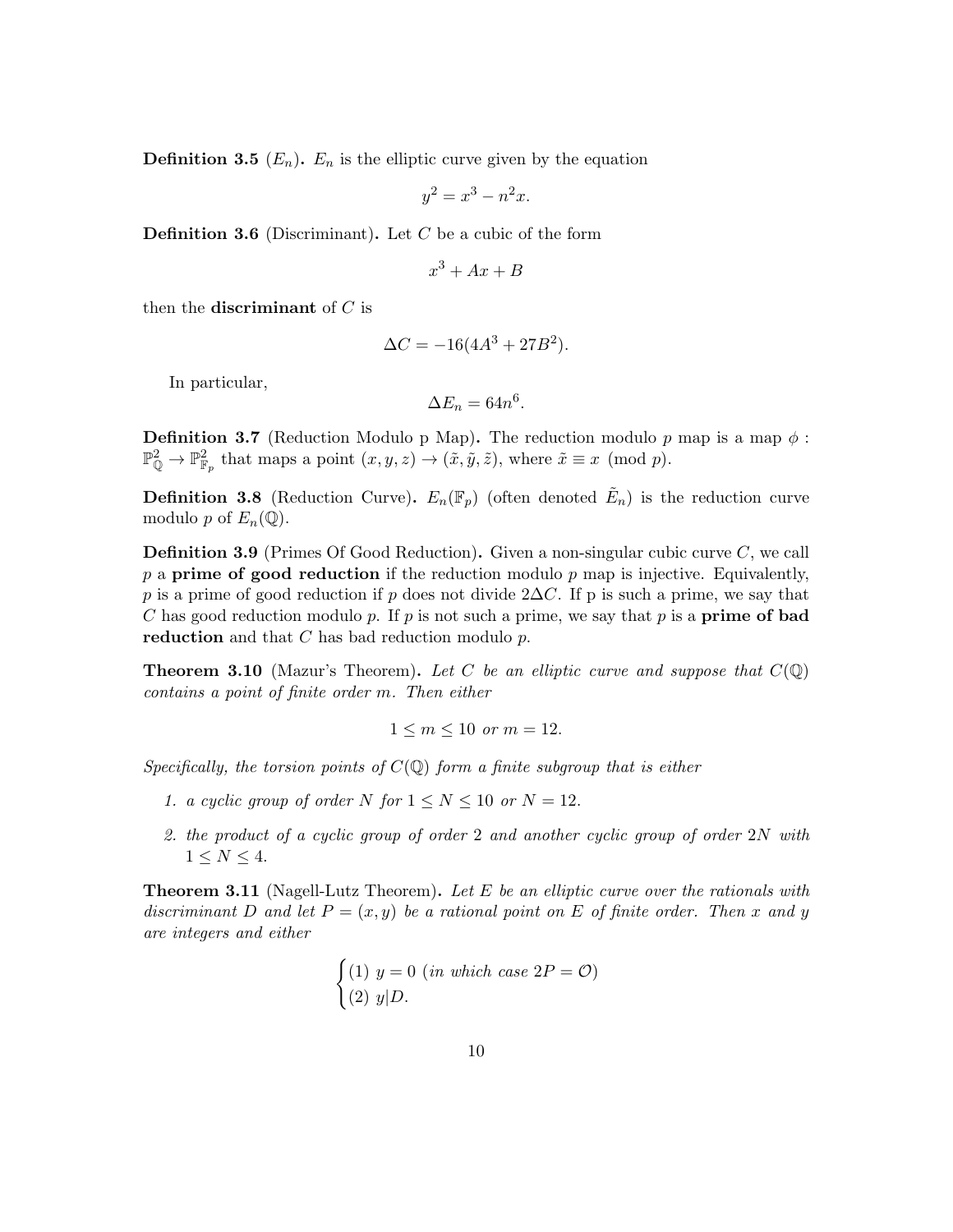Theorem 3.11 makes finding the torsion points on an elliptic curve over the rationals considerably easier. Note that 3.11 implies that the rational points  $(x, y)$  on  $E_n$  that do not correspond to solutions to equation 1.1—points with  $y = 0$  (Proposition 2.3)—have order 2. Finding the torsion points on  $E_n$  will prove crucial to understanding the connection between elliptic curves and congruent numbers. Specifically we will use this information to draw conclusions about the connection between the rank of  $E_n$  and whether or not n is congruent.

#### 4 Congruent Numbers and Algebraic Rank

In this section we will show that a squarefree integer  $n$  is congruent if and only if the curve  $E_n$  has positive rank. To prove this we will construct an injective map from  $E_n(\mathbb{Q})_{\text{tors}}$  to  $E_n(\mathbb{F}_p)$  and use this information to show that  $E_n$  has exactly four torsion points—none of which correspond to a rational right triangle as detailed in Proposition 2.3.

**Lemma 4.1.** Let  $P = (x_1, y_1, z_1)$  and  $Q = (x_2, y_2, z_2)$ . Then P and Q map to the same point in  $\mathbb{P}^2_{\mathbb{F}_p}$  if and only if  $p|x_1y_2 - x_2y_1$ ,  $p|x_2z_1 - x_1z_2$ , and  $p|y_1z_2 - y_2z_1$ .

*Proof.* Suppose that  $\tilde{P} = (\tilde{x}_1, \tilde{y}_1, \tilde{z}_1) = (\tilde{x}_2, \tilde{y}_2, \tilde{z}_2) = \tilde{Q}$ . Because  $gcd(x_1, y_1, z_1) = 1$ , p does not divide all three. WLOG, if  $p \nmid x_1$ , we can deduce that p does not divide  $\tilde{x}_1, \tilde{x}_2$ . So

$$
(\tilde{x}_1\tilde{x}_2, \tilde{x}_1\tilde{y}_2, \tilde{x}_1\tilde{z}_2) = (\tilde{x}_2, \tilde{y}_2, \tilde{z}_2)
$$
  
=  $\tilde{Q}$   
=  $\tilde{P}$   
=  $(\tilde{x}_1, \tilde{y}_1, \tilde{z}_1)$   
=  $(\tilde{x}_2\tilde{x}_1, \tilde{x}_2\tilde{y}_1, \tilde{x}_2\tilde{z}_1)$ 

Because  $\tilde{x}_1\tilde{x}_2 = \tilde{x}_2\tilde{x}_1$ , it must be the case that  $\tilde{x}_1\tilde{y}_2 = \tilde{x}_2\tilde{y}_1$  and  $\tilde{x}_1\tilde{z}_2 = \tilde{x}_2\tilde{z}_1$ . So it stands to reason that  $p|x_1y_2 - x_2y_1$ , and  $p|x_1z_2 - x_2z_1$ . Note that  $p|y_1 \Leftrightarrow p|y_2$ , in which case  $p|y_1z_2 - z_2y_1$ . If  $p \nmid y_1$  we can repeat the above process to get the same result. Now suppose  $p|x_1y_2-x_2y_1, p|x_2z_1-x_1z_2,$  and  $p|y_1z_2-y_2z_1$ . If  $x_1|p$ , then WLOG  $p \nmid y_1$ . Because  $p|x_1y_2 - x_2y_1$  and  $x_1y_2 \equiv 0 \pmod{p}$ , it must be that  $x_2y_1 \equiv 0 \pmod{p}$ . But  $p \nmid y_1$ , so  $p|x_2$ , which implies that  $\tilde{x}_1 = \tilde{x}_2 = 0$ . So  $\tilde{P} = (0, \tilde{y}_1, \tilde{z}_1)$  and  $\tilde{Q} = (0, \tilde{y}_2, \tilde{z}_2)$ . Therefore,

$$
\tilde{P} = (0, \tilde{y}_1, \tilde{z}_1) \n= (0, \tilde{y}_1 \tilde{y}_2, \tilde{z}_1 \tilde{y}_2) \n= (0, \tilde{y}_1 \tilde{y}_2, \tilde{z}_2 \tilde{y}_1) \n= (0, \tilde{y}_1, \tilde{z}_1) \n= \tilde{Q}
$$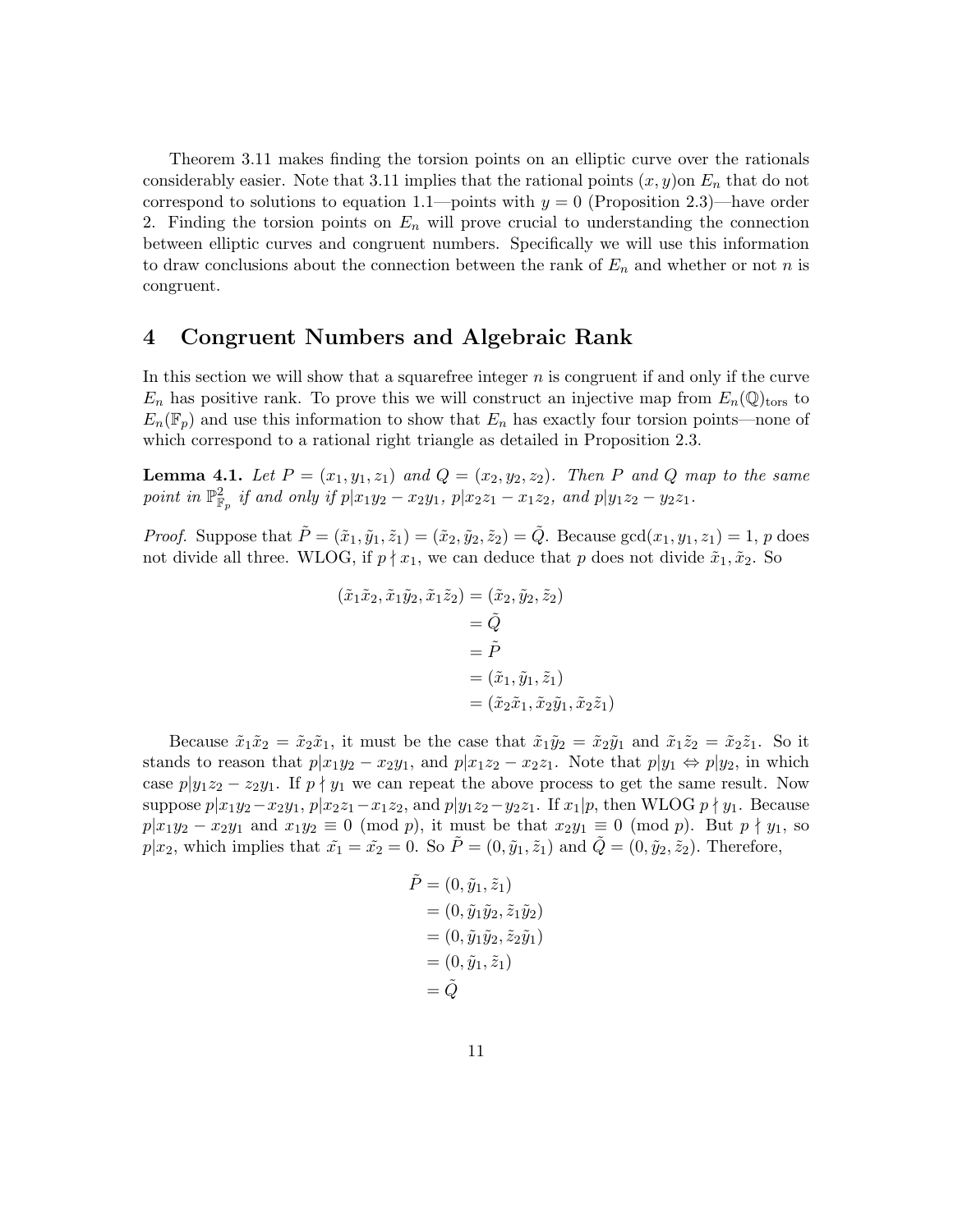as  $\tilde{z}_1 \tilde{y}_2 = \tilde{z}_2 \tilde{y}_1$ . Now if  $p \nmid x_1, y_1$ , and  $z_1$ , then

$$
\tilde{P} = (\tilde{x}_1, \tilde{y}_1, \tilde{z}_1) \n= (\tilde{x}_1 \tilde{x}_2, \tilde{x}_2 \tilde{y}_1, \tilde{x}_2 \tilde{z}_1) \n= (\tilde{x}_1 \tilde{x}_2, \tilde{x}_1 \tilde{y}_2, \tilde{x}_1 \tilde{z}_2) \n= (\tilde{x}_2, \tilde{y}_2, \tilde{z}_2) \n= \tilde{Q}.
$$

This concludes the proof of the lemma.

**Theorem 4.2.** Let  $\phi$  :  $E_n(\mathbb{Q})_{\text{tors}} \to E_n(\mathbb{F}_p)$  be the reduction modulo p map. Then  $E_n(\mathbb{Q})_{\text{tors}}$  injects into  $E_n(\mathbb{F}_p)$  for all but finitely many p.

*Proof.* By the above lemma, if  $P \in E_n(\mathbb{Q})$ tors has coordinates  $(x_i, y_i, z_i)$  for  $0 \lt i \leq$  $\#E_n(\mathbb{Q})_{\text{tors}},$  then two points  $\tilde{P}_i = \tilde{P}_j$  when  $p|x_1y_2 - x_2y_1, p|x_2z_1 - x_1z_2,$  and  $p|y_1z_2 - y_2z_1$ . That is to say that  $E_n(\mathbb{Q})_{\text{tors}}$  injects into  $E_n(\mathbb{F}_p)$  when

$$
(\tilde{x}_i\tilde{y}_j - \tilde{x}_j\tilde{y}_i, \tilde{x}_i\tilde{z}_j - \tilde{x}_j\tilde{z}_i, \tilde{y}_i\tilde{z}_j - \tilde{y}_j\tilde{z}_i) \neq (0,0,0).
$$

So if  $d_{i,j} = \gcd(x_i y_j - x_j y_i, x_i z_j - x_j z_i, y_i z_j - y_j z_i)$  and  $D = \text{lcm}(d_{i,j})$  for all  $0 < i, j \leq j$  $#E_n(\mathbb{Q})_{\text{tors}},$  then  $\phi: E_n(\mathbb{Q})_{\text{tors}} \to E_n(\mathbb{F}_p)$  is an injection so long as  $p \nmid D$ .

Proposition 4.3. Let

$$
E_n: y^3 = x^3 + n^2x.
$$

If  $p \in \mathbb{Z}$  is a prime congruent to 3 (mod 4), then  $\#E_n(\mathbb{F}_p) = p + 1$ .

*Proof.* We can immediately see that there are four points of order 1 or 2:  $\mathcal{O}, (0,0), (n,0),$ and  $(-n, 0)$ .  $#E_n(\mathbb{F}_p)$  is finite, so we are simply going to count the real points on  $E_n$  that are not  $(0,0), (\pm n, 0)$ . Note that  $f(x) = y^2 = x^3 - n^2x$  is an odd function and that  $-1$ is not a square in  $\mathbb{F}_p$  because  $p \equiv 3 \pmod{4}$  (−1 is not a quadratic residue (mod p)). We start by arranging all possible x values of E in pairs  $\{x, -x\}$ . There are at most  $p-3$ points, or  $\frac{p-3}{2}$  pairs  $\{x, -x\}$ . It is easy to see that  $f(x)$  and  $f(-x) = -f(x)$  cannot both be squares as if  $f(x)$  is a square then  $-1f(x)$  is a nonsquare. Similarly, if  $f(-x)$  is a square, then  $-f(-x) = f(x)$  is a nonsquare. If we choose whichever of  $\pm x$  makes f a square, we get exactly two points for each representative:  $\{x, \pm \sqrt{f(x)}\}$  or  $\{-x, \pm \sqrt{f(-x)}\}$ . There are  $\frac{p-3}{2}$  $\frac{-3}{2}$  pairs of points times 2 points per pair plus four points of order 1 or 2, leaving  $p+1$ points in  $\mathbb{F}_p$  that lie on  $E_n(\mathbb{F}_p)$ .

 $\Box$ 

**Theorem 4.4** (Dirichlet's Theorem on Primes in Arithmetic Progressions). Given  $a, d \in \mathbb{Z}$ with  $gcd(a, d) = 1$ , there are infinitely many primes congruent to a (mod d).

 $\Box$ 

 $\Box$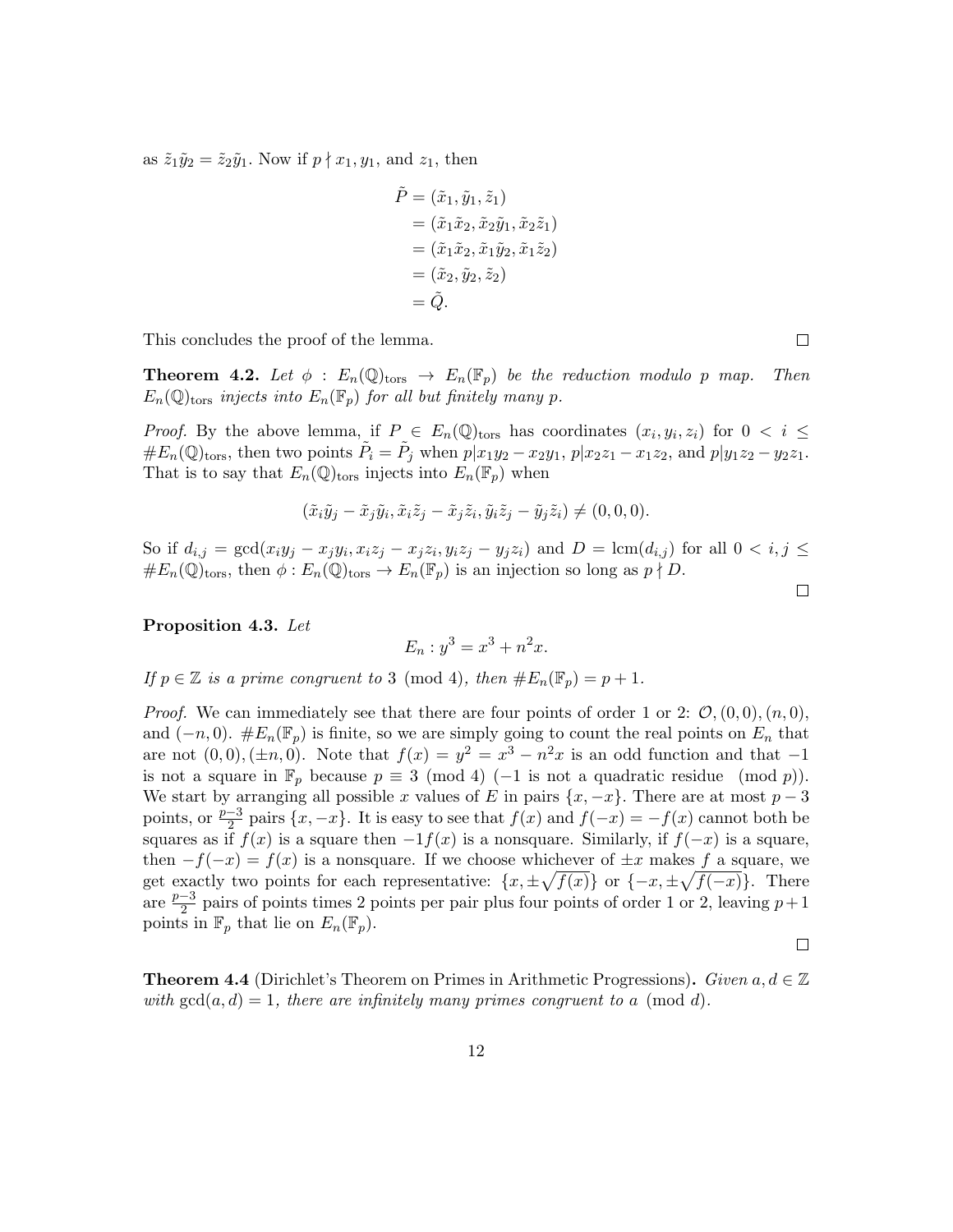**Lemma 4.5.** Let  $m > 4$  be an integer. Then there exist infinitely many primes  $p \equiv 3$ (mod 4) such that  $m \nmid p + 1$ .

*Proof.* Suppose m is a power of 2. Then  $m = 2^a$  for some  $a \geq 3$ . By Dirichlet's Theorem on Arithmetic Progressions there are an infinite number of primes  $p \equiv 3 \pmod{m}$ . But if  $m|p-3$  and  $4|m$ , then  $4|p-3$  so  $p \equiv 3 \pmod{4}$ .  $p+1 \equiv 4 \pmod{m}$  and so cannot be congruent to 0 (mod m). Therefore,  $m \nmid p+1$  for an infinite number of primes p.

If m is not a power of 2, then it must have some odd prime divisor  $q|m$ . By the Chinese Remainder Theorem, there exists an integer  $x$  such that

$$
\begin{cases} x \equiv 1 \pmod{q} \\ x \equiv 3 \pmod{4}. \end{cases}
$$

This means that  $q \nmid x$ , and as q is an odd prime  $gcd(q, x) = 1$ . We also know that x is not even as  $x \equiv 3 \pmod{4}$ , so  $gcd(4q, x) = 1$ . By Theorem 4.4, there are an infinite number of primes p such that  $p \equiv x \pmod{4}$ . So  $4qk = p - x$  for  $k \in \mathbb{Z}$ . Thus  $q|p - x$  and  $4|p - x$ , meaning

$$
\begin{cases} p \equiv x \equiv 3 \pmod{4} \\ p \equiv x \equiv 1 \pmod{q}. \end{cases}
$$

So for an infinite number of primes  $p, p \not\equiv -1 \pmod{q}$ . Then  $q \nmid p+1$ , which implies  $m \nmid p+1$ , leaving us with an infinite number of primes congruent to 3 (mod 4) such that  $m \nmid p+1$ .  $\Box$ 

**Proposition 4.6.** Let  $n$  be a squarefree positive integer. Then

$$
E_n(\mathbb{Q})_{\text{tors}} = \{ \mathcal{O}, (0,0), (n,0), (-n,0) \}.
$$

*Proof.* It is trivial to see that  $\mathcal{O},(0,0),(n,0),(-n,0) \in E_n(\mathbb{Q})$  for so we need only to show that  $m = \#E_n(\mathbb{Q})_{\text{tors}} \leq 4$ . Theorem 4.2 allows us to construct an injective homomorphism  $\phi: E_n(\mathbb{Q})_{\text{tors}} \mapsto E_n(\mathbb{F}_p)$ . This implies that  $E_n(\mathbb{Q})_{\text{tors}}$  is isomorphic to a subgroup of  $E_n(\mathbb{F}_p)$ and hence

$$
m|\#E_n(\mathbb{F}_p)
$$

for all primes of good reduction. By Proposition 4,  $m|p+1$  for all but finitely many primes (those of bad reduction) congruent to 3 (mod 4). If  $m > 4$ , then from Lemma 4.5 there are an infinite number of primes congruent to 3 (mod 4) such that  $m \nmid p + 1$ . This is a contradiction and therefore  $m \leq 4$ . Thus  $#E_n(\mathbb{Q})_{\text{tors}} = 4$  and specifically

$$
E_n(\mathbb{Q})_{\text{tors}} = \{ \mathcal{O}, (0,0), (n,0), (-n,0) \}.
$$

 $\Box$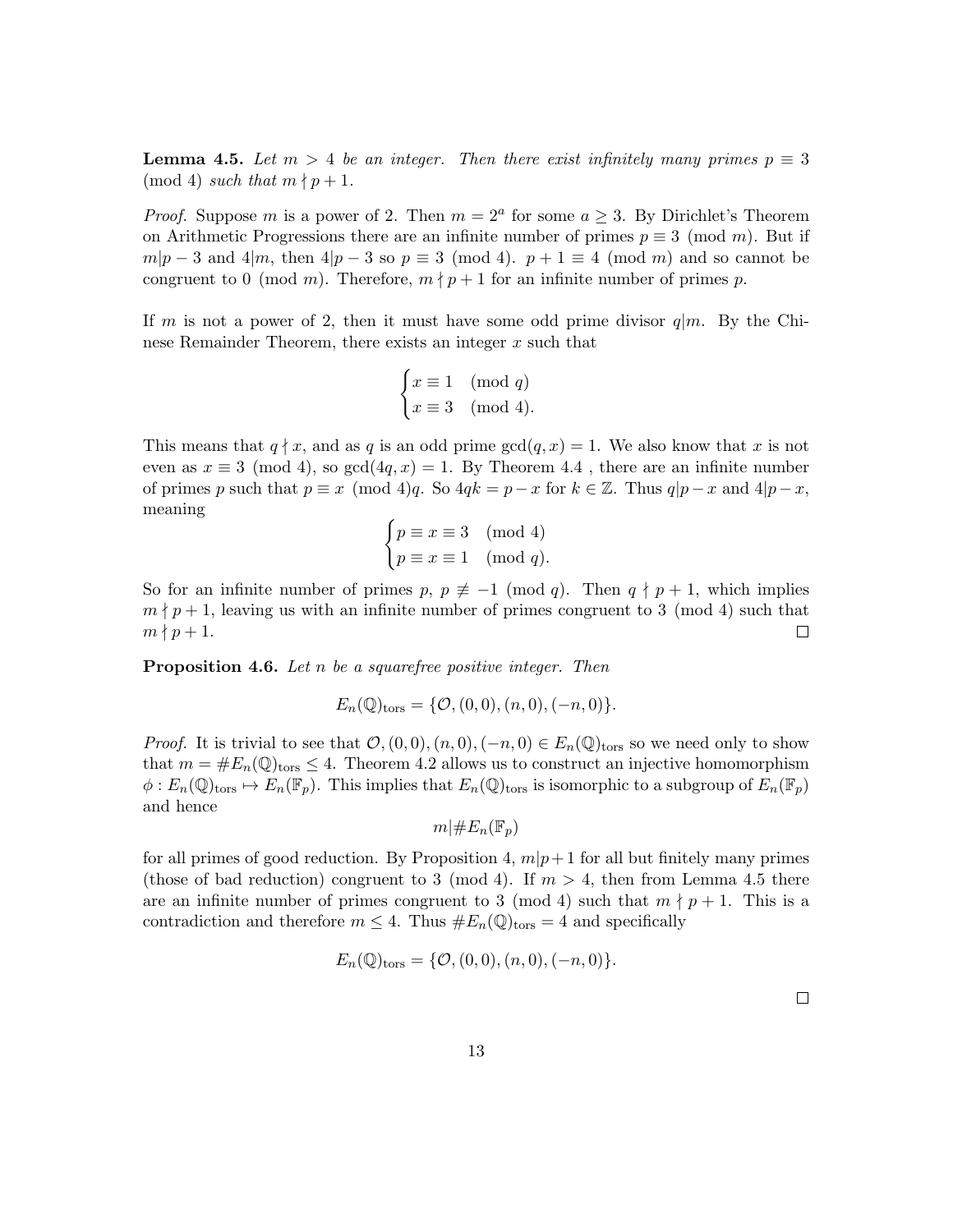**Remark 4.7.** Lemma 4.5 and Proposition 4.6 are not the standard proofs that  $E_n(\mathbb{Q})_{\text{tors}} =$  $\{\mathcal{O}, (0, 0), (n, 0), (-n, 0)\}.$  The standard proof can be found in Koblitz [10]

**Theorem 4.8.** Let n be a squarefree positive integer. Then n is a congruent number if and only if the rank of  $E_n$  is positive.

*Proof.* In the forward direction, let n be a congruent number and let  $a, b, c$  be the lengths of a right triangle with area n. By Proposition 2.3 there is a rational point  $(x, y)$  such that  $y \neq 0$  on  $E_n(\mathbb{Q})$ . Proposition 4.6 implies that  $(x, y)$  is not a torsion point on  $E_n(\mathbb{Q})$ . Thus  $E_n$  has non-zero rank. In the other direction, if the rank of  $E_n$  is non-zero then there exists a point P of infinite order on  $E_n(\mathbb{Q})$ . This means that there is a rational solution to  $y^2 = x^3 - n^2x$  with  $y \neq 0$  and by Proposition 2.3 n is a congruent number.

 $\Box$ 

We have now proved that the congruent number problem reduces to the problem of whether  $E_n$  has positive rank. How do we find out whether  $E_n$  has positive rank? This is a decidedly easier problem than actually computing the rank of an elliptic curve but it is still sufficiently difficult that we need to develop more machinery. In particular, we will need to learn some of the properties of L-functions and how they can provide information about elliptic curves.

### 5 L-Functions and Elliptic Curves

In this section we introduce L-functions and provide intuition for why we evaluate them at  $s = 1$ . We then explain the Birch and Swinnerton-Dyer Conjecture and show that, if true, then a number n is congruent if and only if  $L(E_n, 1) = 0$ .

**Definition 5.1** ( $L$ -Function). An  $L$ -function is an infinite series of the form

$$
L(s) = \sum_{n=1}^{\infty} a_n n^{-s}
$$

where  $a_n \in \mathbb{C}$ .

**Definition 5.2** ( $N_p$  and  $a_p$ ). For  $E_n$  we define  $N_p = \#E_n(\mathbb{F}_p)$ . When  $E_n(\mathbb{F}_p)$  is nonsingular  $(p \text{ is of good reduction})$  we define

$$
a_p = p + 1 - N_p.
$$

When  $E_n(\mathbb{F}_p)$  is singular we define

$$
a_p = p - N_p.
$$

**Theorem 5.3** (Hasse's Theorem).  $|a_p| \leq 2\sqrt{p}$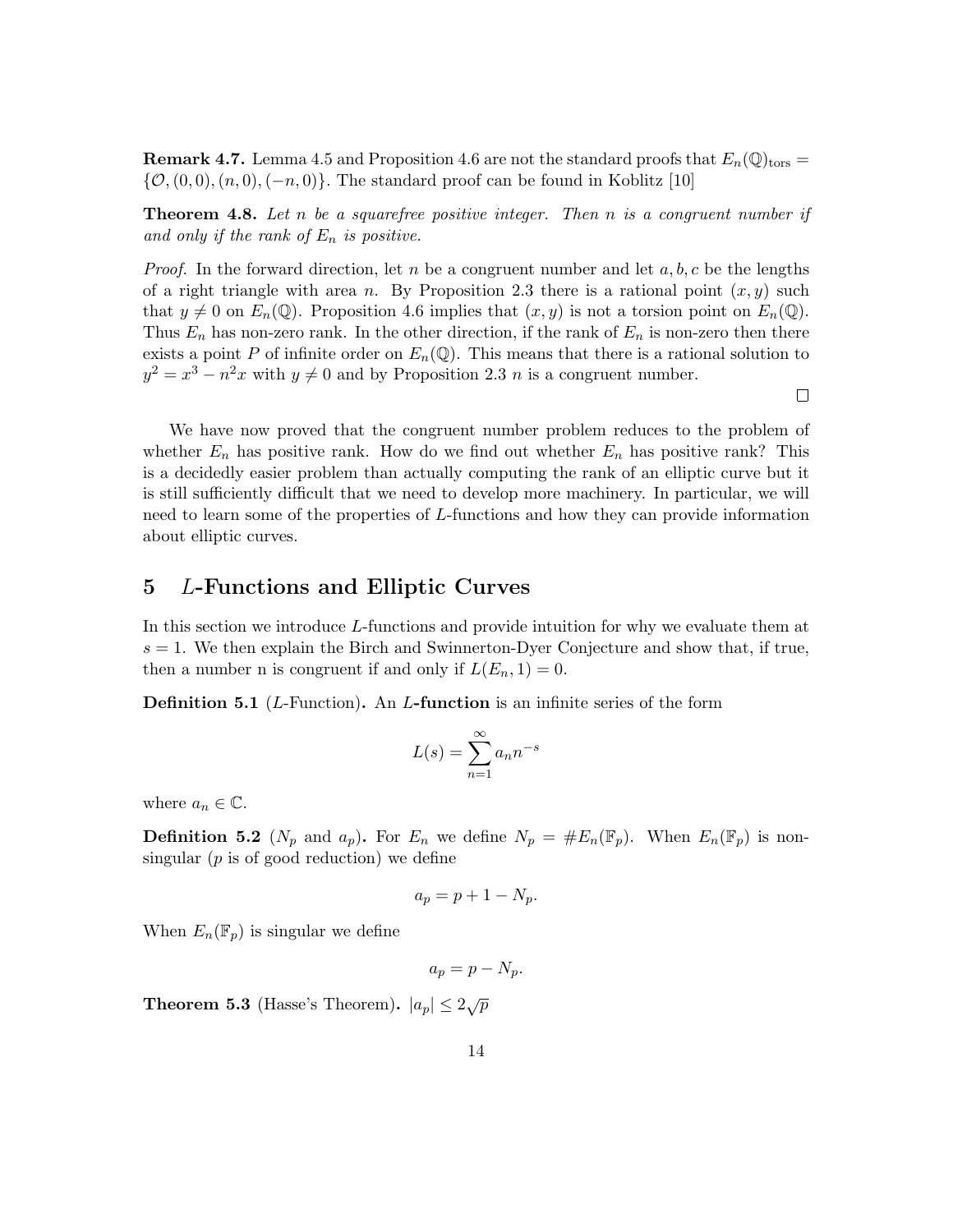**Definition 5.4** (*L*-Function of an Elliptic Curve). Let S be the set of primes of bad reduction for an elliptic curve  $E$  and  $s$  a complex number. The  $L$ -function associated with  $E$  is defined as

$$
L(E, s) = \prod_{p \in S} \frac{1}{1 - a_p p^{-s}} \prod_{p \notin S} \frac{1}{1 - a_p p^{-s} + p^{1-2s}}
$$

where p is prime and  $s \in \mathbb{C}$ .

Remark 5.5. We have defined an L-function as an infinite sum, yet we have also defined  $L(E, s)$  as an infinite product. If this seems contradictory, note that by the formula for an infinite geometric series

$$
\frac{1}{1 - a_p p^{-s}} = 1 + a_p p^{-s} + (a_p p^{-s})^2 + (a_p p^{-s})^3 + \cdots
$$

and

$$
\frac{1}{1-(a_p p^{-s}-p^{1-2s})} = 1+(a_p p^{-s}-p^{1-2s})+(a_p p^{-s}-p^{1-2s})^2+(a_p p^{-s}-p^{1-2s})^3+\cdots
$$

so our infinite product is equal to an infinite sum which satisfies the definition of an Lfunction.

If we wish to use the L-function to understand more information about elliptic curves it is natural to ask the question of where the L-function for a particular elliptic curve is convergent and where it is divergent. Let  $s = \sigma + it$  be a complex number. Then

$$
\sum_{n=0}^{\infty} |a_n n^{-s}| = \sum_{n=0}^{\infty} |a_n||n^{-s}| = \sum_{n=0}^{\infty} |a_n||n^{-\sigma - it}| = \sum_{n=0}^{\infty} |a_n||e^{-\sigma \log(n)}||e^{-it \log(n)}|.
$$

However, *n* is a positive real number so  $|e^{-it \log(n)}| = 1$ . Whether or not an *L*-function converges therefore depends only on the real part of s. A simple comparison test shows that if  $\sigma_1 < \sigma_2$  and an *L*-function converges at  $\Re(s) = \sigma_1$  then it also converges at  $\Re(s) = \sigma_2$ . Thus, L-functions converge in a half plane  $\Re(s) \ge \sigma$  for some sigma.

**Theorem 5.6.** Let  $s = \sigma + i\tau$  be a complex number. If  $\sum_{n=1}^{\infty} n^{1/2-\sigma}$  converges, then  $L(E, s)$  converges.

This theorem is a consequence of Theorem 5.3 (Hasse's Theorem). The idea is to use the bound  $|a_p| \leq 2\sqrt{p}$  to derive a bound for each individual  $a_n$ . If p, q are primes such that  $n = pq$ , we can see from Definition 5.4 and Remark 5.5 that the only terms in  $L(E, s)$ of the form  $c_0p^{-s}$  and  $c_1q^{-s}$  (where  $c_0, c_1$  are complex constants) are  $a_p p^{-s}$  and  $a_q q^{-s}$ respectively. Thus  $a_n = a_p a_q$  and  $|a_n| = |a_p||a_q| \le (2\sqrt{p})(2\sqrt{q}) = 4\sqrt{n}$ . So if n has k prime factors then  $a_n \leq 2^k \sqrt{n}$ . Thus  $\sum_{n=1}^{\infty} a_n n^{-s}$  converges if  $\sum_{n=1}^{\infty} 2^k n^{1/2} n^{-s}$  converges,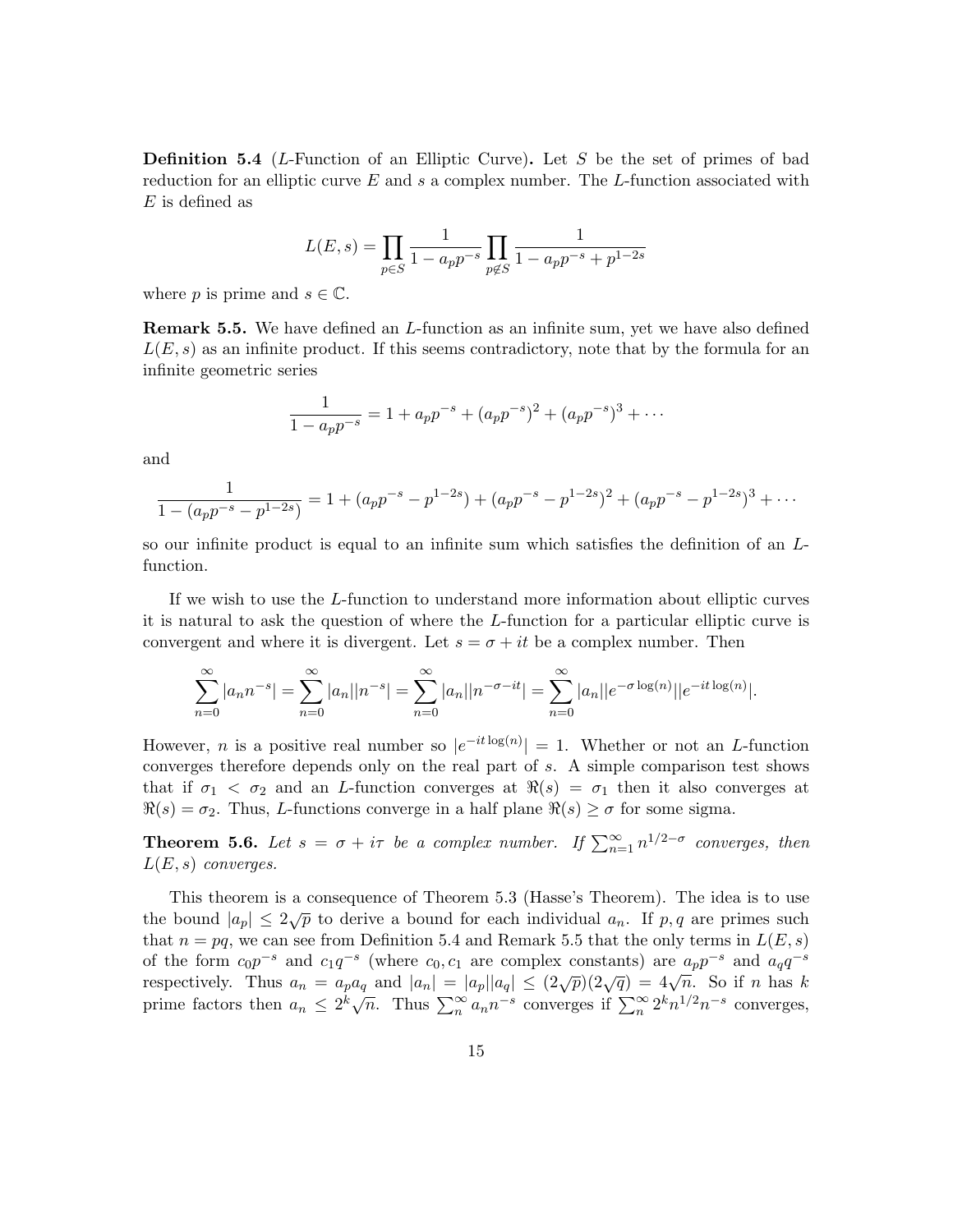where k is the number of prime factors of n. It is easy to see that Theorem 5.6 holds if we allow  $n$  to be only prime numbers. Although we will not prove it here, Theorem 5.6 does hold when we allow  $n$  to be composite as well.

Corollary 5.7.  $L(E, s)$  converges in  $\Re(s) > 3/2$ .

*Proof.* We know from calculus that  $\sum_{n=1}^{\infty} n^{-x}$  converges when  $x > 1$ . Therefore,  $L(E, s)$ converges when  $1/2 - \sigma \leq -1$ , or when  $\Re(s) > \frac{3}{2}$  $\frac{3}{2}$ .  $\Box$ 

**Theorem 5.8.**  $L(E, s)$  has an analytic continuation to the entire complex plane<sup>1</sup>.

In particular, we will be interested in  $L(E, 1)$ . To give some intuition for why we evaluate the function at one, consider the following partial product:

$$
\prod_{p\in S} \frac{1}{1-a_p p^{-s}} \prod_{p\not\in S, p\leq x} \frac{1}{1-a_p p^{-s}+p^{1-2s}}
$$

where  $x \in \mathbb{Z}$ . In essence we are truncating the L-function at  $p \leq x$  in order to make it easier to handle. If we let  $s = 1$ , then

$$
L(E,1) \text{ truncated at } p \leq x = \prod_{p \in S} \frac{1}{1 - a_p p^{-1}} \prod_{p \notin S, p \leq x} \frac{1}{1 - a_p p^{-1} + p^{-1}}.
$$
  
= 
$$
\prod_{p \in S} \frac{1}{1 - a_p p^{-1}} \left(\frac{p}{p}\right) \prod_{p \notin S, p \leq x} \frac{1}{1 - a_p p^{-1} + p^{-1}} \left(\frac{p}{p}\right)
$$
  
= 
$$
\prod_{p \in S} \frac{p}{p - a_p} \prod_{p \notin S, p \leq x} \frac{p}{p - a_p + 1}
$$
  
= 
$$
\prod_{p \leq x} \frac{p}{N_p}.
$$

Therefore, one way to think about  $L(E, 1)$  is to think about

$$
\lim_{x \to \infty} \prod_{p \leq x} \frac{p}{N_p}.
$$

Evaluating the L-function of an elliptic curve at 1 therefore has a connection to the relationship between p and  $N_p$ . It is this insight which prompted Birch and Swinnerton-Dyer's famous conjecture:

<sup>&</sup>lt;sup>1</sup>This is a consequence of a very big theorem called the modularity theorem due to results by Wiles [17], Taylor and Wiles [15], Diamond [6], Conrad, Diamond and Taylor [4], and Breuil, Conrad, Diamond, and Taylor [3]. We restate and give a brief explanation of the theorem in the next section.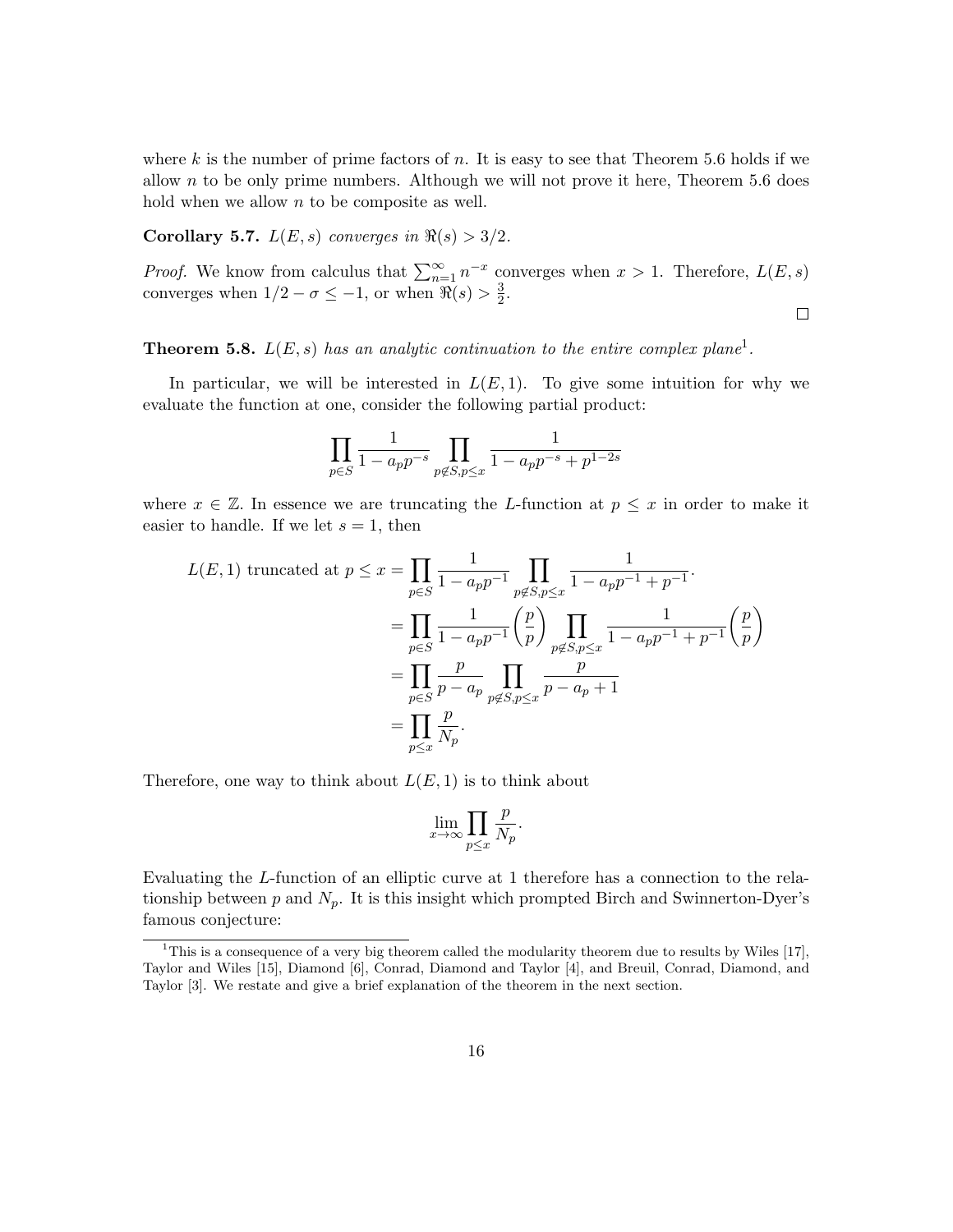**Conjecture 5.9** (BSD Conjecture (weak form)). If r is the algebraic rank of an elliptic curve E, then  $L(E, 1)$  has a zero of order r. Equivalently, the Taylor expansion of  $L(E, s)$ around  $s = 1$  has the form

$$
c_0(s-1)^r + c_1(s-1)^{r+1} + c_2(s-1)^{r+2} + \dots
$$

where all  $c_i$  are complex constants and  $c_0 \neq 0$ .

A stronger form of BSD specifies the value of  $c_0$ , but we will not include it here. As BSD is only a conjecture it is useful to have another name for the actual order of vanishing of  $L(E, 1)$ .

**Definition 5.10** (analytic rank). If  $L(E, s)$  has a Taylor expansion around 1

$$
L(E, 1) = c_0(s - 1)^{\rho} + c_1(s - 1)^{\rho + 1} + c_2(s - 1)^{\rho + 2} + \dots
$$

with  $c_0 \neq 0$ , then we call  $\rho$  the **analytic rank** of E.

Thus the BSD conjecture says that the analytic rank of an elliptic curve is equal to its algebraic rank. For clarity, we will always specify when talking about analytic rank, whereas if we use the term "rank" alone we refer to the algebraic rank of a curve.

**Theorem 5.11.** If BSD holds, then  $L(E_n, 1) = 0$  if and only if n is a congruent number.

*Proof.* If *n* is not a congruent number then by Theorem 4.8 the rank of  $E_n = 0$ . By BSD the analytic rank  $\rho = 0$  so  $L(E, 1)$  has a constant term  $c_0$ . All other terms  $c_i(s-1)^{\rho+i} = 0$ so  $L(E_n, 1) \neq 0$ . Thus if  $L(E_n, 1) = 0$ , then n is a congruent number. Similarly, if  $L(E_n, 1) \neq 0$  then it must have a constant term. This implies that the analytic rank of  $E_n$ is 0 which implies by BSD and Theorem 4.8 that  $n$  is not a congruent number. Thus if  $n$ is a congruent number, then  $L(E_n, 1) = 0$ .  $\Box$ 

This is intuitively sound. Recall that  $L(E_n, 1)$  can be thought of as  $\lim_{x\to\infty} \prod_{p\leq x}$ p  $\frac{p}{N_p}.$ From Theorem 5.3 we can deduce that as p grows larger and larger  $\frac{p}{N_p}$  tends to 1. Thus it is not clear at first glance whether  $L(E_n, 1) = 0, 1$ , or  $\infty$ . However, the more points on  $E_n(\mathbb{Q})$ , the more points that might be on the reduction curve  $E(n)(\mathbb{F}_p)$ . It is therefore reasonable to expect  $N_p$  to be larger on average for curves with an infinite number of points that might reduce  $p \mod p$  than for curves with a finite number of points that might reduce (mod p). Thus  $N_p$  is more likely to be larger than p when  $E_n$  has positive rank (n is congruent), making the infinite product  $\prod_{p \leq x}$ p  $\frac{p}{N_p}$  tend to 0 as x tends to infinity.

**Theorem 5.12** (Kolyvagin). Weak BSD holds if E has analytic rank of 0 or 1.

Theorem 5.12 can be quite useful as most elliptic curves (at minimum over 66%) are of rank 0 or 1 [2]. Thus, we now need only to compute analytic rank in order to discover the rank of most elliptic curves. In the next section we will state definitions and theorems necessary to understand an algorithm for computing  $L(E, 1)$ .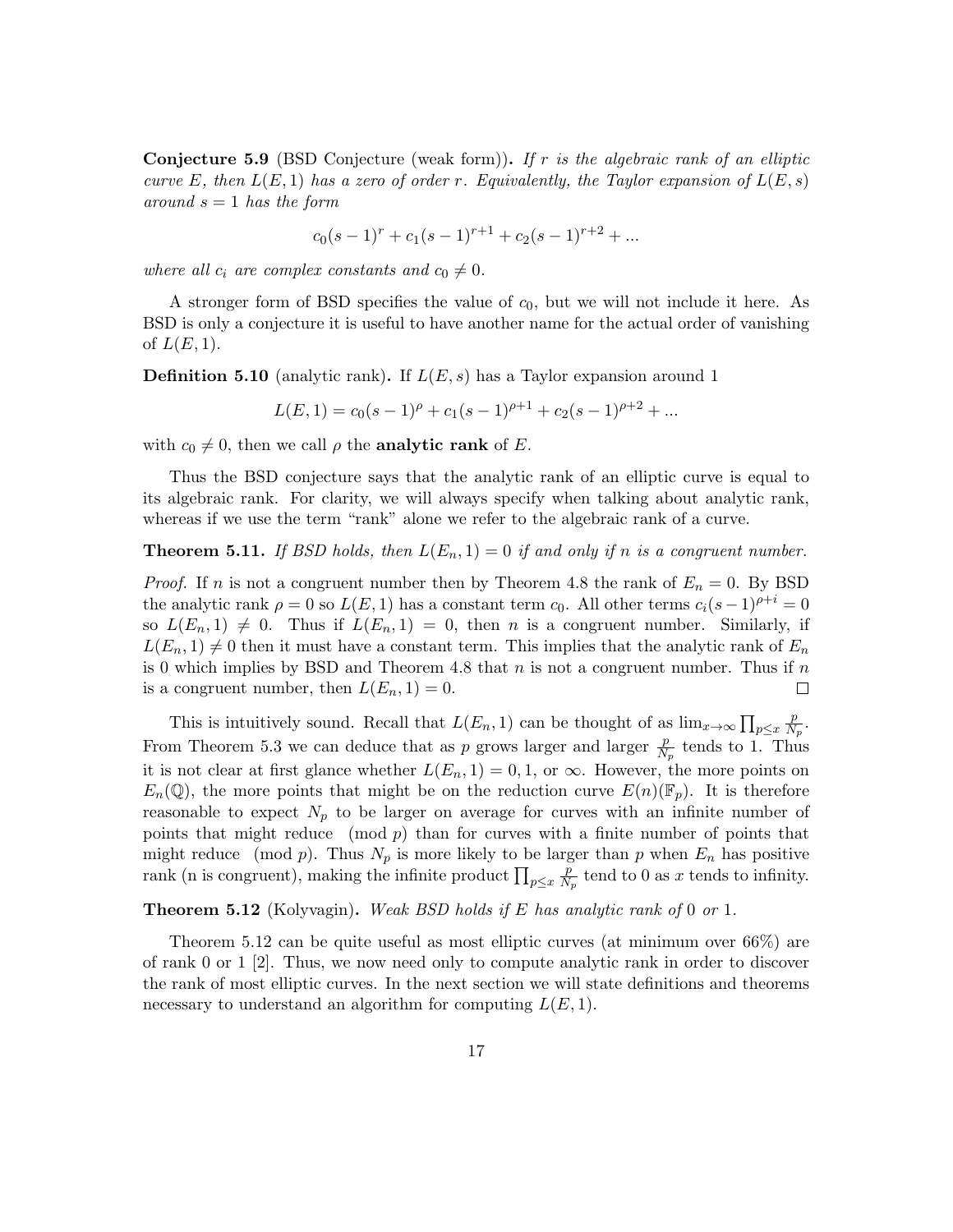# 6 Evaluating  $L(E, 1)$

In this section we describe the machinery needed to understand an algorithm by Tim Dokchitser [8] to evaluate the L-function of an elliptic curve at  $s = 1$ . In doing so we will touch on modular forms and the modularity theorem, along with other topics.

Dokchitser's algorithm for computing L-functions reduces to the following equation in the case of when evaluating at  $s = 1$ :

Theorem 6.1 (Dokchitser).

$$
L(E, 1) = (2)(1 + w_E) \sum_{n=1}^{\infty} a_n n^{-1} \int_{(n\pi(\sqrt{N})^{-1})}^{\infty} \phi(x) dx.
$$

What follows is a collection of definitions and theorems needed to understand this statement.

**Definition 6.2** (Node and Cusp). Let  $P = (x_0, y_0) \in E(\mathbb{F}_p)$  be a singular point, and let

$$
y - y_0 = \alpha(x - x_0)
$$
 and  $y - y_0 = \beta(x - x_0)$ 

be the equations of the tangent lines to  $E(\mathbb{F}_p)$  at P. If  $\alpha \neq \beta$  for some  $\alpha, \beta$  then we call P a node. Otherwise we call  $P$  a cusp.

**Definition 6.3** (Additive and Multiplicative Reduction). For a prime  $p$  of bad reduction, if  $E(F_p)$  has a cusp it is said to have **additive reduction** and if it has a node it is said to have multiplicative reduction.

**Definition 6.4** (Conductor of E). The **conductor**,  $N_E$ , of  $E_n$  is defined as

$$
N_E = \prod_{p \notin S} p^{f(p)}
$$

where

 $f(p) =$  $\sqrt{ }$  $\int$  $\overline{\mathcal{L}}$  $0 \qquad p$  is of good reduction 1  $p$  has multiplicative reduction  $\geq 2$  p has additive reduction

We will not detail values of  $f(p)$  for primes of additive reduction but the important thing is that  $N_E$  encodes information about the type of reduction that E has at each prime.

Definition 6.5 (Gamma Function). The gamma function is defined as

$$
\Gamma(z) = \int_0^\infty e^{-t} t^{z-1} dt
$$

where  $z \in \mathbb{C}$ .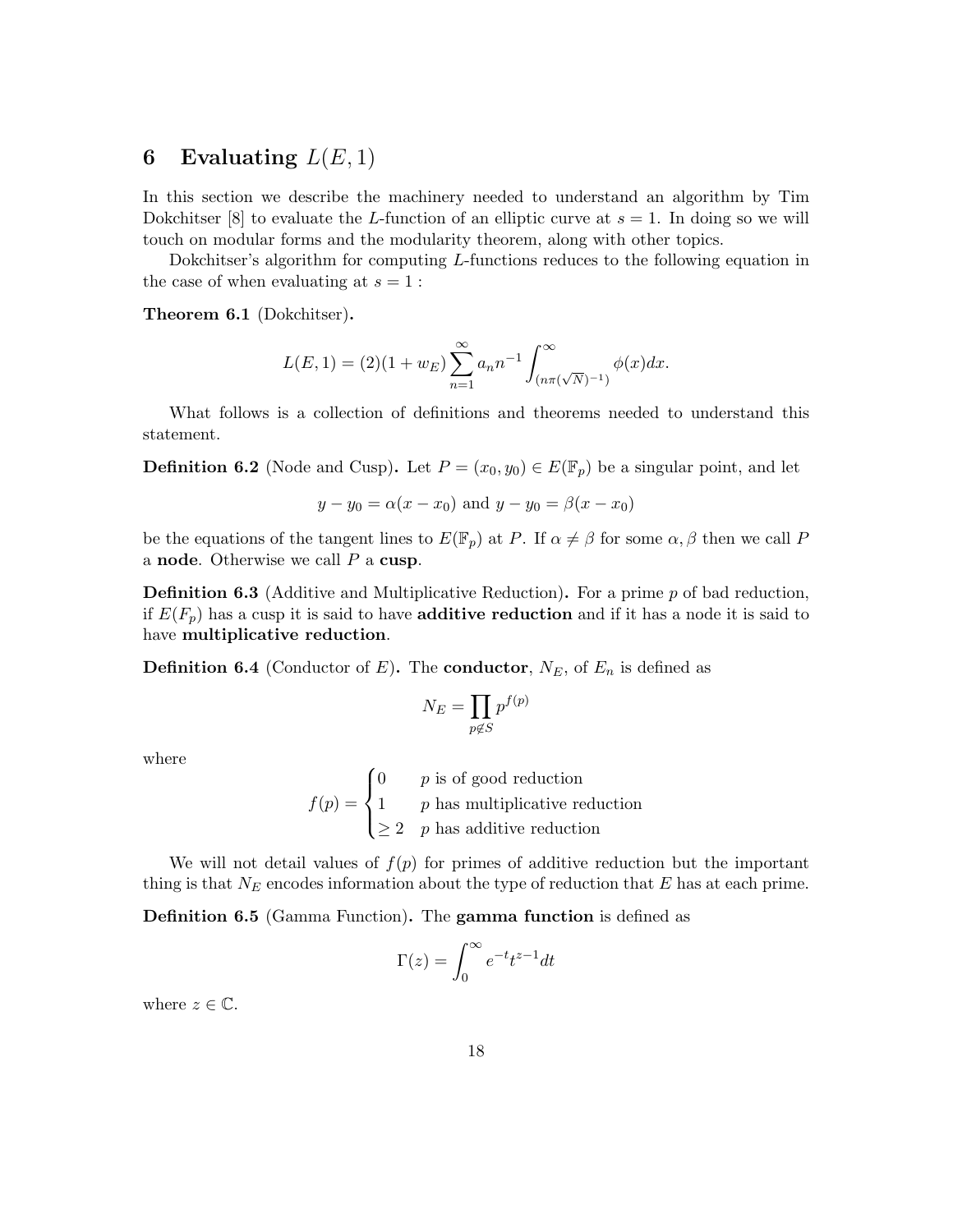**Definition 6.6** (Mellin Transform). The **Mellin transform** of a function  $f(x)$  is the integral

$$
\mathcal{M}f(x) = \phi(x) = \int_0^\infty x^{t-1} f(x) dx
$$

with inverse

$$
\mathcal{M}^{-1}\phi(x) = f(x) = \frac{1}{2\pi i} \int_{c-i\infty}^{c+i\infty} x^{-s} \phi(s) ds
$$

where the inverse is only valid given certain conditions.

**Definition 6.7** (Modular Form). Let  $\mathbb{H} = \{a + bi : a, b \in \mathbb{R}, b > 0\}$  be the upper half of the complex plane. A **modular form** is a function  $f : \mathbb{H} \to \mathbb{C}$  that satisfies certain relations, including periodicity relations. If  $f$  has a power series expansion

$$
f(z) = \sum_{n>0} b_n e^{2\pi i n z}
$$

then it is called a cuspidal modular form (or a cusp form for short).

**Definition 6.8** (Modular Form for  $SL_2(\mathbb{Z})$ ). Define the group

$$
SL_2(\mathbb{Z}) = \{ \gamma = \left( \begin{array}{cc} a & b \\ c & d \end{array} \right) \mid a, b, c, d \in \mathbb{Z}, \det \gamma = 1 \}
$$

where  $\gamma$  acts on a complex number z as  $\gamma z = \frac{az+b}{cz+d}$  $\frac{az+b}{cz+d}$ . Modular Forms for the group  $SL(2,\mathbb{Z})$ satisfy the following properties:

- 1.  $f$  is analytic on  $\mathbb H$
- 2.  $f(\gamma z) = (cz + d)^k f(z)$
- 3. f has a power series expansion  $f(z) = \sum_{n\geq 0} b_n e^{2\pi i n z}$

where  $k$  is called the weight of  $f$ . We say that f is modular if conditions 1 and 2 are satisfied and f has a power series expansion  $f(z) = \sum_{n \ge N_0} b_n e^{2\pi i n z}$  where  $N_0 < 0$  is an integer.

Note that  $\gamma_1 = \begin{pmatrix} 0 & -1 \\ 1 & 0 \end{pmatrix}$  and  $\gamma_2 = \begin{pmatrix} 1 & 1 \\ 0 & 1 \end{pmatrix}$  are both elements of  $SL_2(\mathbb{Z})$ . Thus, modular forms of weight k for  $SL_2(\mathbb{Z})$  have the relations  $f(\gamma_1 z) = f(\frac{-1}{z})$  $\frac{-1}{z}$ ) =  $z^k f(z)$  and  $f(\gamma_2 z) = f(z+1) = f(z).$ 

**Theorem 6.9** (The Modularity Theorem). For every elliptic curve  $E$ , there exists a cusp form  $f_E$  of weight 2 such that  $L(E, s) = L(f_E, s)$  where

$$
L(f_E, s) := \sum_{n=0}^{\infty} b_n n^{-s} = \prod_{p \text{ prime}} \frac{1}{1 - b_p p^{-s} + p^{k-1-2s}}.
$$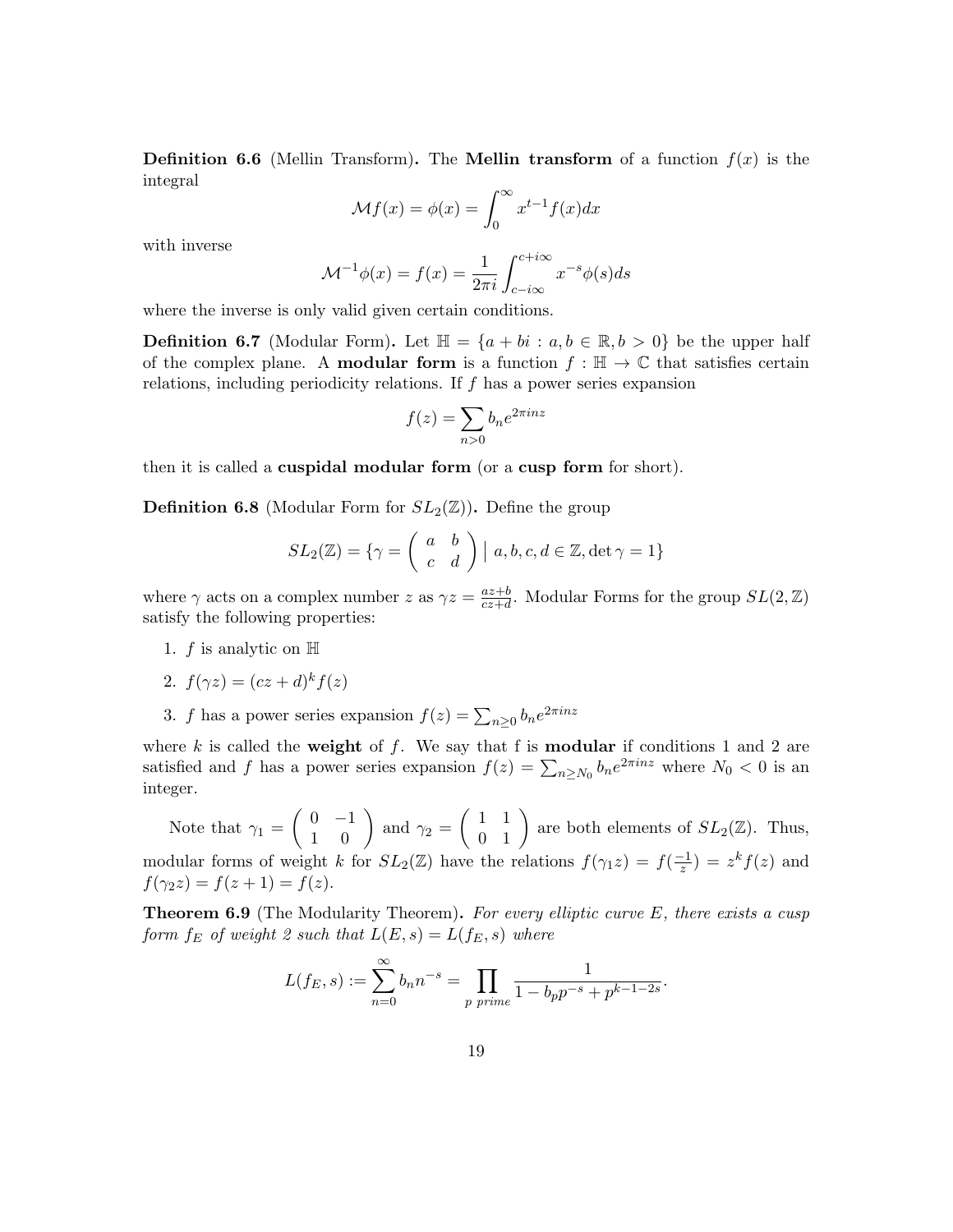Put differently, for every prime p,  $a_p = b_p$ . Note that at weight  $k = 2$ , the term  $k-1-2s$ used in  $L(f_E, s)$  is equal to  $1 - 2s$ , which is the term used in  $L(E, s)$  (Definition 5.4).

As we mentioned in the footnote to Theorem 5.8, this is an extremely important theorem due to results by Wiles [17], Taylor and Wiles [15], Diamond [6], Conrad, Diamond and Taylor [4], and Breuil, Conrad, Diamond, and Taylor [3]. Without the modularity theorem it does not even make sense to talk about  $L(E, 1)$  as it is not clear that  $L(E, 1)$  converges. For this reason the modularity theorem is essential to this paper's approach to the congruent number problem. That Birch and Swinnerton-Dyer formulated their conjecture in the early 1960s—roughly 40 years before the first piece of the modularity theorem was proved—is nothing short of remarkable.

**Definition 6.10.** Let  $E$  be an elliptic curve and  $s$  a complex number. Then

$$
\Lambda(E,s):=\frac{(\sqrt{N_E})^s}{(2\pi)^s}\Gamma(s)L(E,s).
$$

**Theorem 6.11.**  $\Lambda(E, s)$  is analytic in the entire complex plane and satisfies the functional equation

$$
\Lambda(E, 2-s) = w_E \Lambda(E, s)
$$

where  $w_E = \pm 1$ .

**Remark 6.12.** We call  $w_E$  the **root number**. It is a product of all local root numbers  $w_p$ , which equal 1 if p is a prime of good reduction and  $-1$  for some primes of bad reduction. The root number for  $E_n$  is known to be −1 when  $n \equiv 5, 6, 7 \pmod{8}$  and 1 when  $n \equiv 1, 2, 3$ (mod 8) [10].

At  $s = 1, 2 - s = s$ . This provides a natural motivation for examining  $\Lambda(E, s)$  (and so also  $L(E, s)$  at  $s = 1$ . A is analytic so it has a Taylor series expansion around  $s = 1$ 

$$
\Lambda(E, s) = c(s-1)^{\rho} + \text{ h.o.t.}
$$

where  $c \neq 0$  and h.o.t. are the higher order terms of the Taylor expansion. The same applies for  $\Lambda(E, 2-s)$ :

$$
\Lambda(E, 2 - s) = c_1((2 - s) - 1)^{\rho} + \text{ h.o.t} = c_1(1 - s)^{\rho} + \text{ h.o.t} = uc_1(s - 1)^{\rho} + \text{ h.o.t}
$$

where  $u = 1$  if  $\rho$  is even and  $-1$  if  $\rho$  is odd. If we go back to our functional equation we have

$$
uc_1(s-1)^{\rho} + \text{ h.o.t} = \Lambda(E, 2-s) = w_E \Lambda(E, s) = wc_1(s-1)^{\rho} + \text{ h.o.t}
$$

so  $w_E = u$ .  $\rho$  of course is the analytic rank of E, so BSD leads naturally to the following conjecture: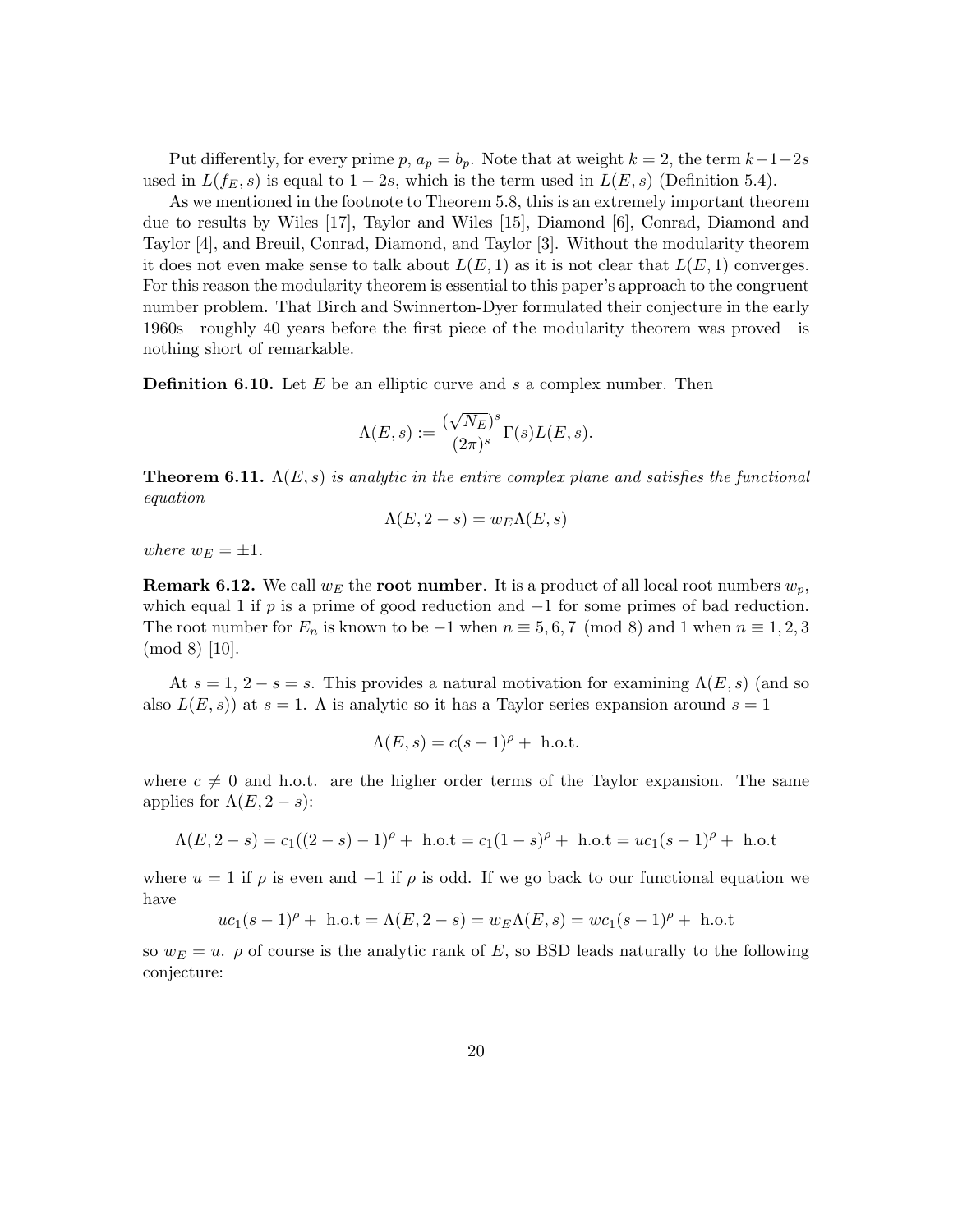**Conjecture 6.13** (Parity Conjecture). Let  $\rho$  be the analytic rank of E and r the algebraic rank. Then

$$
w_E = (-1)^{\rho} = (-1)^r.
$$

If the Parity Conjecture holds then  $w_E = -1$  when the rank of E is odd, which means that E must have positive rank. Specifically this implies that if  $w_{E_n} = -1$ , then n is a congruent number. Recall from Remark 6.12 that  $w_{E_n}$  is known to be  $-1$  when  $n \equiv 5, 6, 7$ (mod 8). So if the Parity Conjecture is true, then all  $n \equiv 5, 6, 7 \pmod{8}$  are congruent numbers.

We now can turn our attention to calculating  $L(E, 1)$ . Most algorithms for doing so, including Dokchitser's, involve a series of functions derived from Mellin transforms of the analytic continuation of  $L(E, s)$ . The following is Tim Dokchitser's algorithm, simplified to apply to  $L(f_E, 1)$ , which is equal to  $L(E, 1)$  by the Modularity Theorem.

Theorem 6.14 (Dokchitser).

$$
\Lambda(f_E, 1) = (1 + w_E) \sum_{n=1}^{\infty} a_n \frac{\sqrt{N_E}}{n\pi} \int_{(n\pi(\sqrt{N_E})^{-1})}^{\infty} \phi(x) dx
$$

where  $\phi$  is the inverse Mellin transform of the gamma function.

Theorem 6.1 follows from the definition of  $\Lambda$ :

$$
L(E, 1) = (2)(1 + w_E) \sum_{n=1}^{\infty} a_n n^{-1} \int_{(n\pi(\sqrt{N_E})^{-1})}^{\infty} \phi(x) dx.
$$

We now have a working understanding of Dokchitser's algorithm. In the next section we now will use the algorithm to determine whether certain numbers are congruent.

### 7 Is  $n$  a Congruent Number?

In this section we will test whether or not several numbers are congruent using Dokchitser's algorithm and Tunnell's Theorem.

We have now shown that there is a bijection between the set of solutions to our congruent number equations (equation 1.1) and the number of rational points on the elliptic curve  $E_n$  (Proposition 2.3). We have further shown that a squarefree integer n is congruent if and only if  $E_n$  has positive rank (Theorem 4.8). We have also shown that if the widely believed Birch and Swinnerton-Dyer conjecture is true, then  $E_n$  has positive rank if and only if the  $L(E_n, 1) = 0$  (Theorem 5.11). In the previous section we described an algorithm that we can use to compute  $L(E_n, 1)$ , and thus—if BSD holds or the analytic rank of  $E_n$ is less than two (Theorem 5.12)—solve the congruent number problem. We will now use that algorithm to determine whether various squarefree integers  $n$  are congruent numbers. To do this we will be using Sage [14], which has built in functionality for Dokchitser's Algorithms.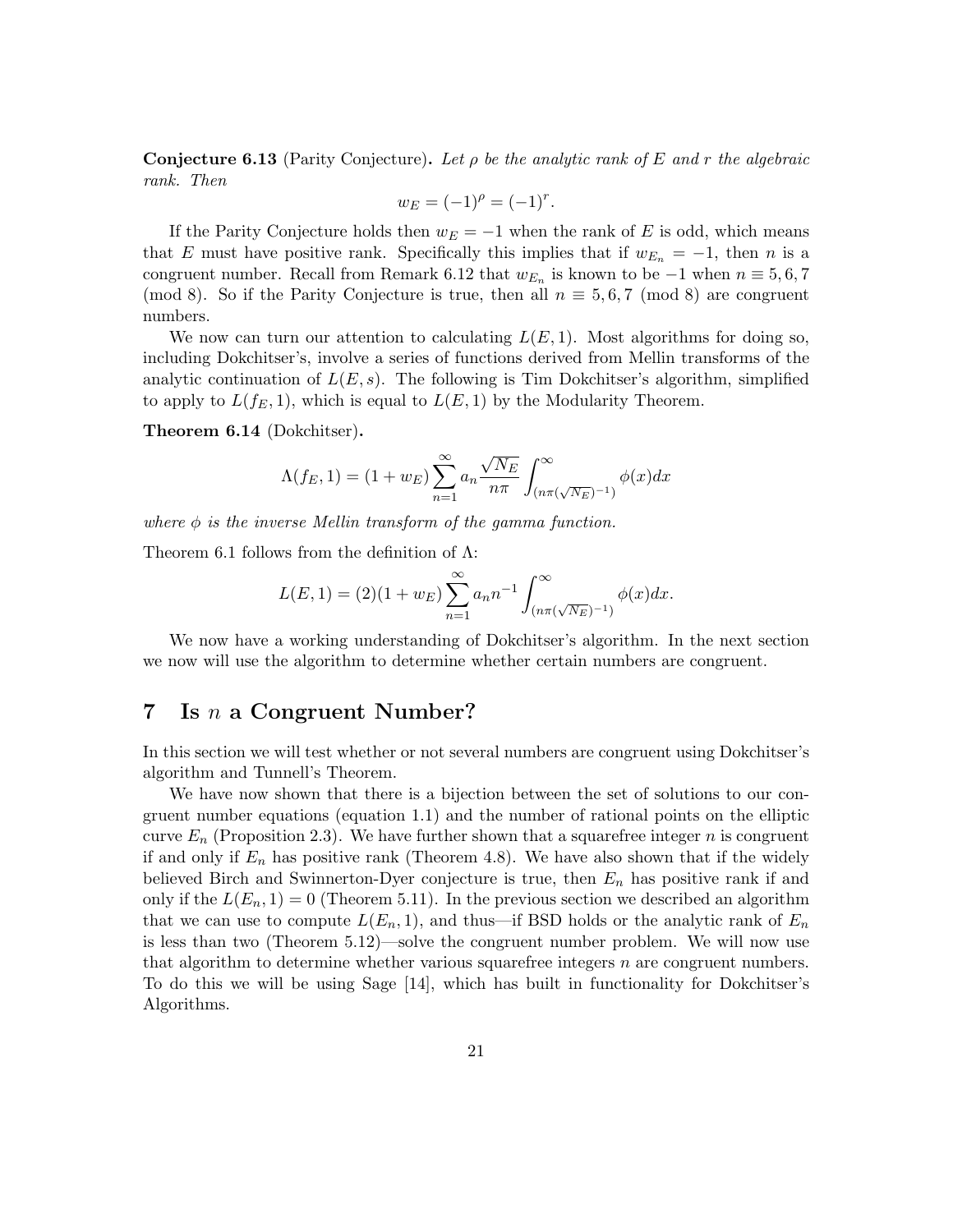Example 7.1. We use Dokchitser's algorithms in Sage to find the L-function associated with  $E_n$  for  $n = 210$ , a known congruent number (the area of a right triangle of lengths 20, 21, and 29). We define the curve  $E_{210}$  and its associated L-function in Sage as follows:

E210=EllipticCurve([-44100,0]) # 210^{2}=44100 L210=E210.lseries().dokchitser().

L210.taylor\_series(1,4)

computes the Taylor series for us which gives us the expansion around  $s = 1$  of

 $L(E_{210}, 1) \approx -1.25903 \times 10^{-23} + 5.43688 \times 10^{-23} (s-1) + 16.86665 (s-1)^2 - 72.83542 (s-1)^3 + \cdots$ 

which one can see has an analytic rank of 2 (as the first two terms of the approximation are so close to zero). We can evaluate the L-function at 1 and the algebraic rank of  $E_{210}$ with the code

L210(1)

and

 $E6.\text{rank}()$ .

We find that  $L(E_{210}, 1) = 0$ , and  $E_{210}$  has rank 2. By Theorem 4.8 and Corollary 5.11, we confirm that 210 is indeed a congruent number.

**Example 7.2.** We use Sage to approximate the expansion for  $L(E_2, 1)$ .

E2=EllipticCurve([-4,0]) L2=E2.lseries().dokchitser() L2.taylor\_series(1,4)

yields the approximation

 $L(E_2, 1) \approx 0.92703 + 0.31116(s - 1) - 0.38477(s - 1)^2 + 0.23061(s - 1)^3 + \cdots$ 

Clearly the analytic rank is 0, and indeed

 $L2(1)$ L2.rank()

gives a value of .92703 a rank of 0, meaning that (if BSD holds) 2 is not a congruent number.

Example 7.3. We use Sage to determine whether or not 2015 is a congruent number.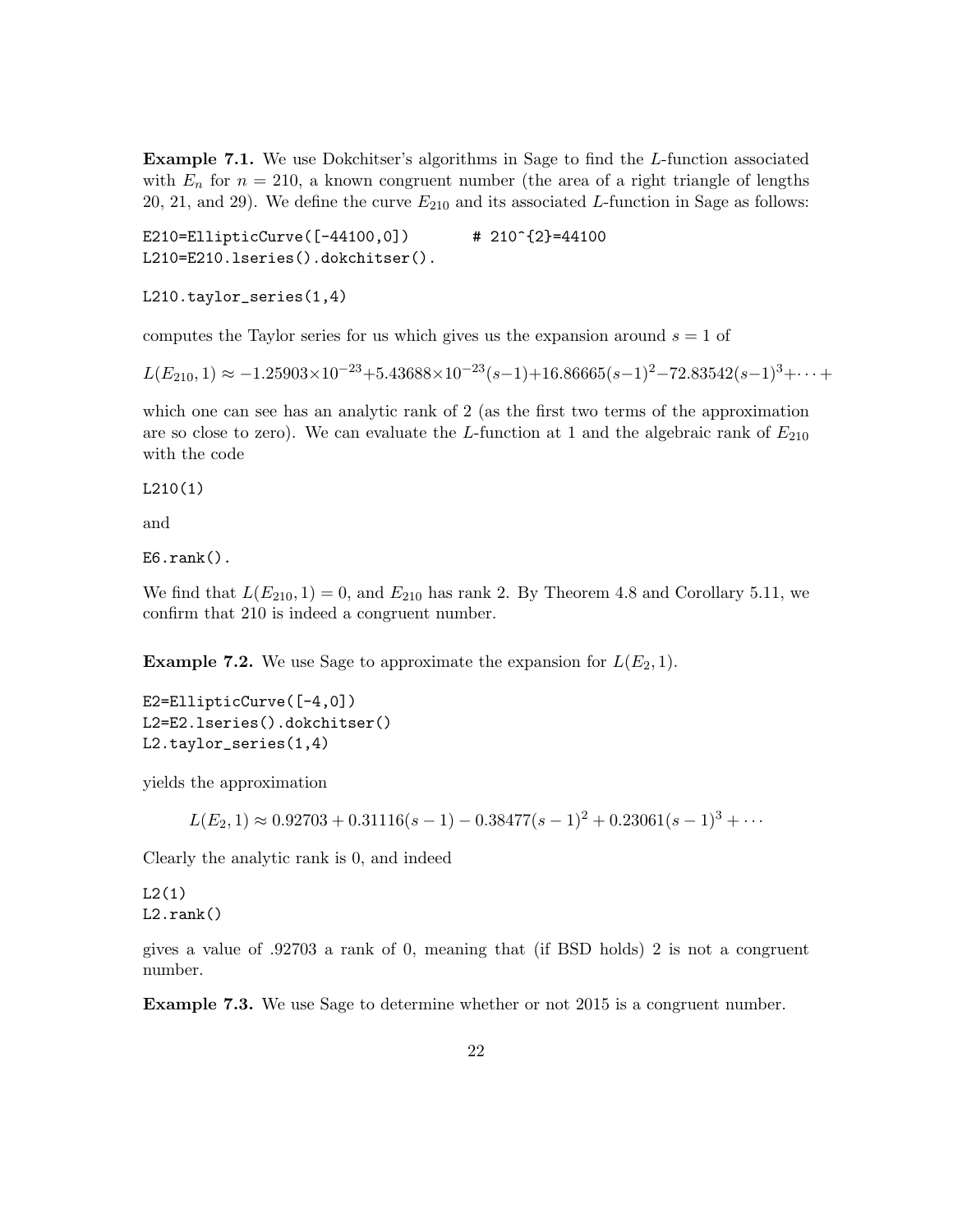E2015=EllipticCurve([-4060225,0]) E2015.rank()

calculates the rank of  $E_{2015}$  to be 1, so 2015 is a congruent number. Accordingly,

L2015=E2015.lseries().dokchitser() L2015.taylor\_series(1,4)

computes that

$$
L(E_{2015}, 1) \approx 0 + 15.53490(s - 1) - 107.59707(s - 1)^{2} + 481.03503(s - 1)^{3} + \cdots
$$

Now that we know that 2015 is a congruent number, suppose we wish to construct a rational right triangle of area 2015. Sage has functionality to identify points on an elliptic curve.

#### E2015.an\_element()

yields the projective coordinate  $(\frac{83265625}{40401} : \frac{159596067500}{8120601} : 1)$ . Using Proposition 2.3 we can find rational side lengths  $a, b$ , and  $c$  of such a triangle:

$$
a = \frac{\left(\frac{83265625}{40401}\right)^2 - 2015^2}{\frac{159596067500}{8120601}}\\b = \frac{(2)(2015)\left(\frac{83265625}{40401}\right)}{\frac{159596067500}{8120601}}\\c = \frac{\left(\frac{83265625}{40401}\right)^2 + 2015^2}{\frac{159596067500}{8120601}}.
$$

Doing the calculations,

$$
a = \frac{3497996}{366825}, b = \frac{739152375}{1748998}, \text{ and } c = \frac{271208584257617}{641576191350}.
$$

This is the method that we used to generate Figure 1.1.

Computing the L-function at  $s = 1$  is not the only way to determine if n is congruent. In 1983, Tunnell used modular forms of weight  $\frac{3}{2}$  to prove a simple algorithm for finding  $n$ , which was conditioned on the BSD holding true [16].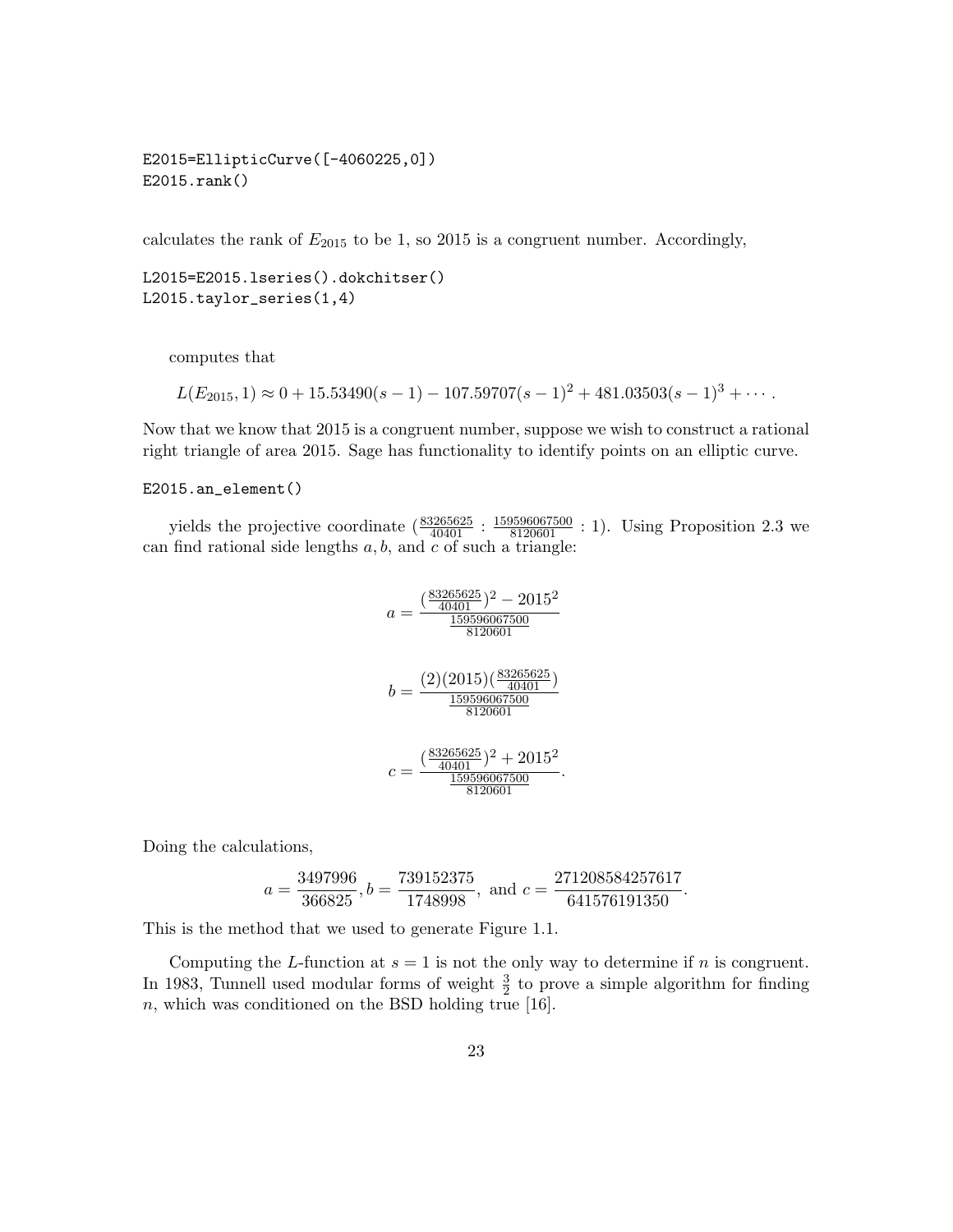**Theorem 7.4** (Tunnell's Theorem). Let n be a squarefree positive integer. Define

$$
n_1 = #\{x, y, z : n = x^2 + 2y^2 + 8z^2\}
$$
  
\n
$$
n_2 = #\{x, y, z : n = x^2 + 2y^2 + 32z^2\}
$$
  
\n
$$
n_3 = #\{x, y, z : n = 2x^2 + 8y^2 + 16z^2\}
$$
  
\n
$$
n_4 = #\{x, y, z : n = 2x^2 + 8y^2 + 64z^2\}.
$$

If n is odd and a congruent number, then  $n_1 = 2n_2$ . If n is even and congruent then  $n_3 = 2n_4$ . Conversely, if the weak Birch-Swinnerton Dyer Conjecture holds for  $E_n$ , then if n is odd and  $n_1 = 2n_2$  or if n is even and  $n_3 = 2n_4$ , then n is a congruent number.

Tunnell's Theorem gives us a relatively simple, computationally finite algorithm for testing whether or not a number is congruent. We give a few examples below using the code provided in appendix A to calculate  $n_1, n_2, n_3$ , and  $n_4$  and implement Tunnell's Theorem.

Example 7.5. We show that Tunnell's Theorem holds by checking a known congruent number. Let  $n = 210$  (the area of a right triangle of lengths 20, 21, and 29). In this case  $n_1 = n_2 = n_3 = 16$  and  $n_4 = 8$ , so  $n_3 = 2n_4$ .

**Example 7.6.** We check whether or not 2 is a congruent number. Let  $n = 2$ .  $n_1 =$  $\#\{x,y,z:2=x^2+2y^2+8z^2\}=2$ , as the only solutions occur when  $y=\pm 1$ . Similarly  $n_2 = x^2 + 2y^2 + 32z^2 = 2$ .  $n_1 \neq 2n_2$ . 2 is odd and not a square so by Tunnell's theorem 2 is not a congruent number. This agrees with Example 7.2.

**Example 7.7.** We check whether or not 2015 is a congruent number. Here  $n_1 = n_2$  $n_3 = n_4 = 0$ , so 2015 is a congruent number.

**Example 7.8.** We use Tunnell's Theorem to check a larger number:  $n = 373522$ . Then  $n_1 = 456, n_2 = 456, n_3 = 456, n_4 = 232$ . *n* is even and so by Tunnell's theorem is congruent if  $n_3 = 2n_4$ . (2)(232) = 464  $\neq$  456. Thus 373522 is not a congruent number.

**Example 7.9.** We show that any squarefree positive integer  $n$  congruent to 5,6, or 7 (mod 8) is a congruent number. Let  $n \equiv 5$  or 7 (mod 8). Note that  $8z^2 \equiv 32z^2 \equiv 0$ (mod 8). Only 0, 1, and 4 are squares (mod 8), so  $x^2 + 2y^2 \not\equiv n \pmod{8}$ . Therefore,  $n \neq x^2 + 2y^2 + 8z^2$  making  $n_1 = 0$  and similarly  $n_2 = 0$ . Since  $n_1 = 2n_2$ , by Tunnell's Theorem *n* is a congruent number. Now let  $n \equiv 6 \pmod{8}$ . Then  $n - 6 = 8k$  for some  $k \in \mathbb{Z}$  so  $n-3 = 4(k)$  and  $\frac{n}{2} \equiv 3 \pmod{4}$ . But only 0 and 1 are squares (mod 4) which means that  $x^2 \not\equiv \frac{n}{2}$  $\frac{n}{2}$  (mod 4) making  $n_3 = 0 = 2n_4$ . By Tunnell's Theorem n is again not a congruent number.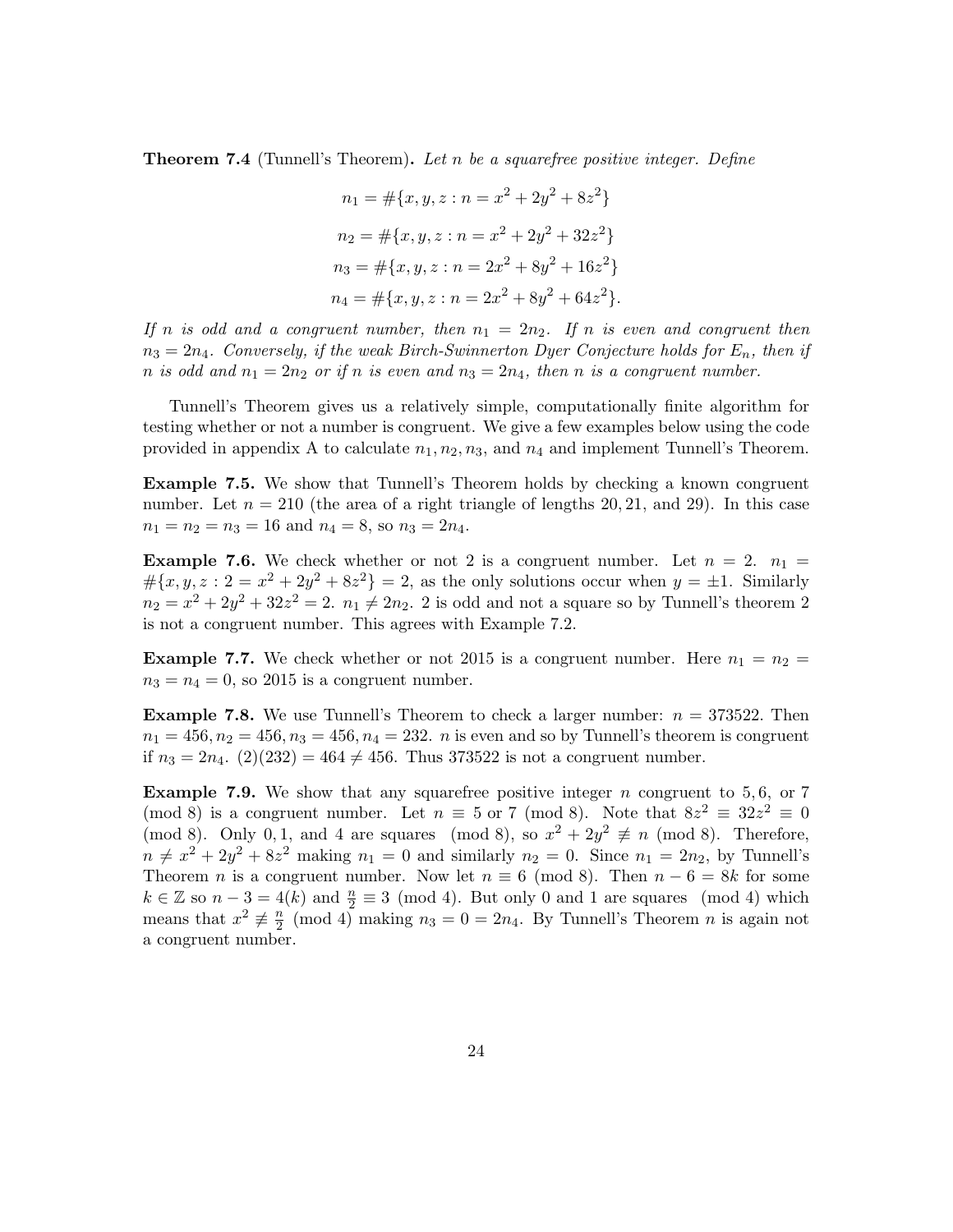## 8 Conclusion

This paper has presented two algorithms for solving the congruent number problem. The first, due to Dokchitser, is very difficult to compute but comparatively easy to explain. The second, due to Tunnel, is easy to compute but has a more difficult proof. In a sense this is fitting as the congruent number problem is at once simple and complex. We began with a very simple problem—among the oldest unsolved problems in mathematics. In each section we translated the problem into another, less recognizable problem until we eventually arrived at Dokchitser's algorithm that utilizes complicated machinery, some of which we have only loosely defined. While our approach may not give the reader a precise understanding of what Dokchitser's algorithm is, it provides a the reader a clear understanding of why it works.

#### Acknowledgements

I would like to thank Professor David Krumm for introducing me to the congruent number problem, for his help throughout this process, and for his infinite patience.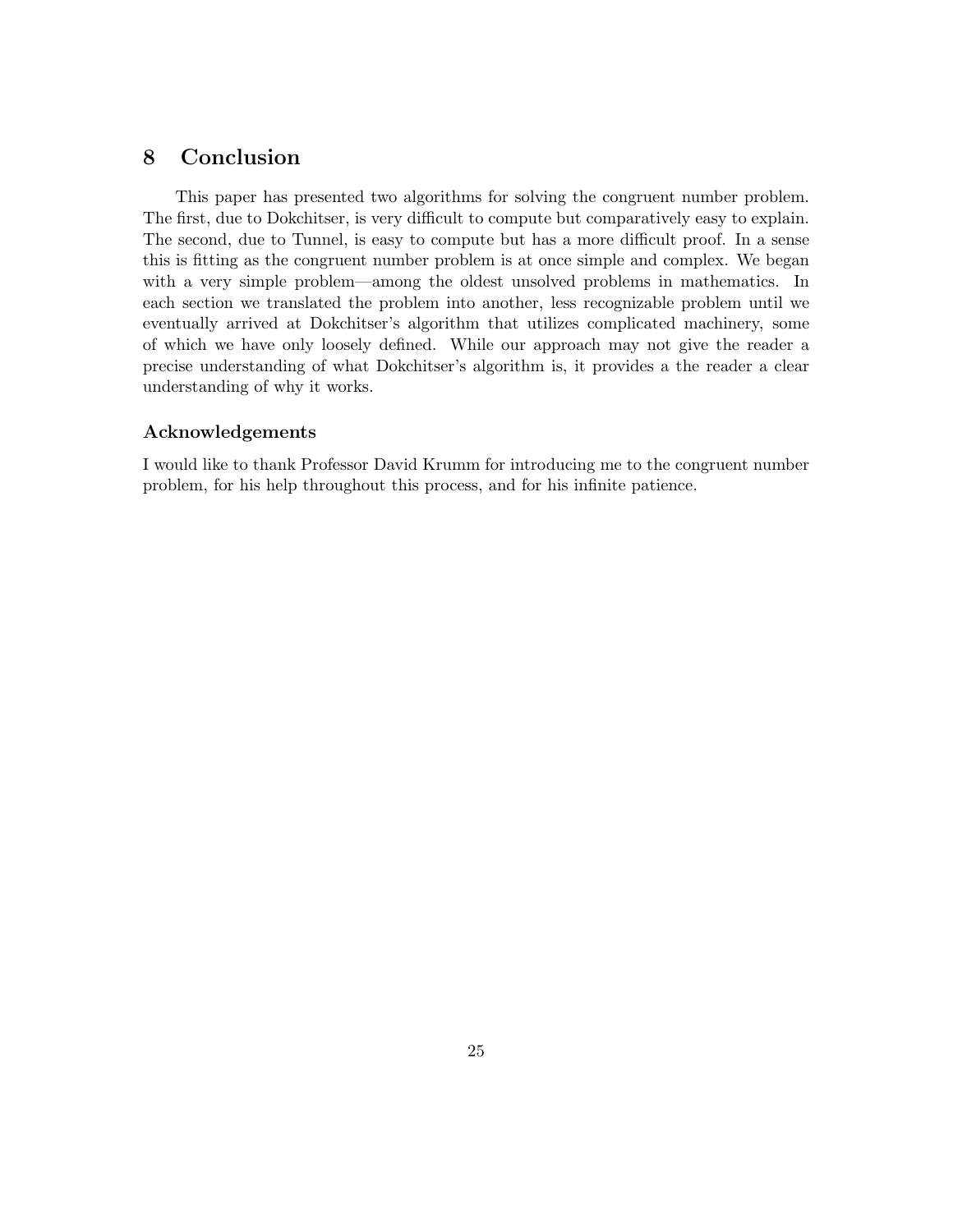# 9 Appendix A

The following Java code uses Tunnell's Theorem to evaluate whether or not a squarefree integer, n, is a congruent number.

```
import java.lang. Math;
import java.util.*;
public class tunnell \{/∗ ∗
  * this class asks the user to input a squarefree integer and
     \rightarrow prints whether
  ∗ or not it is a congruent number
  ∗
  ∗/
 public tunnell () \{}
 /∗ ∗
  ∗ r e t u r n s n1
  ∗
  ∗ @param i n t n
  ∗
  ∗/
 public int solven1 (int n) {
  int order = 0;
  for (int x = (int) –Math.sqrt((double) n); x \leq (int) Math
    \text{.} \text{sqrt}((\text{double}) \text{ n}); \text{ x++}) {
   for (int y = (int) –Math.sqrt((double) n); y \leq (int) Math
      . sqrt ( ( double ) n ) ; y++ } {
    for (int z = (int) –Math.sqrt((double) n); z \leq (int) Math
       . sqrt((double) n); z++) {
     if (x * x + 2 * y * y + 8 * z * z = n) {
      order++;}
    }
   }
  }
  return order;
```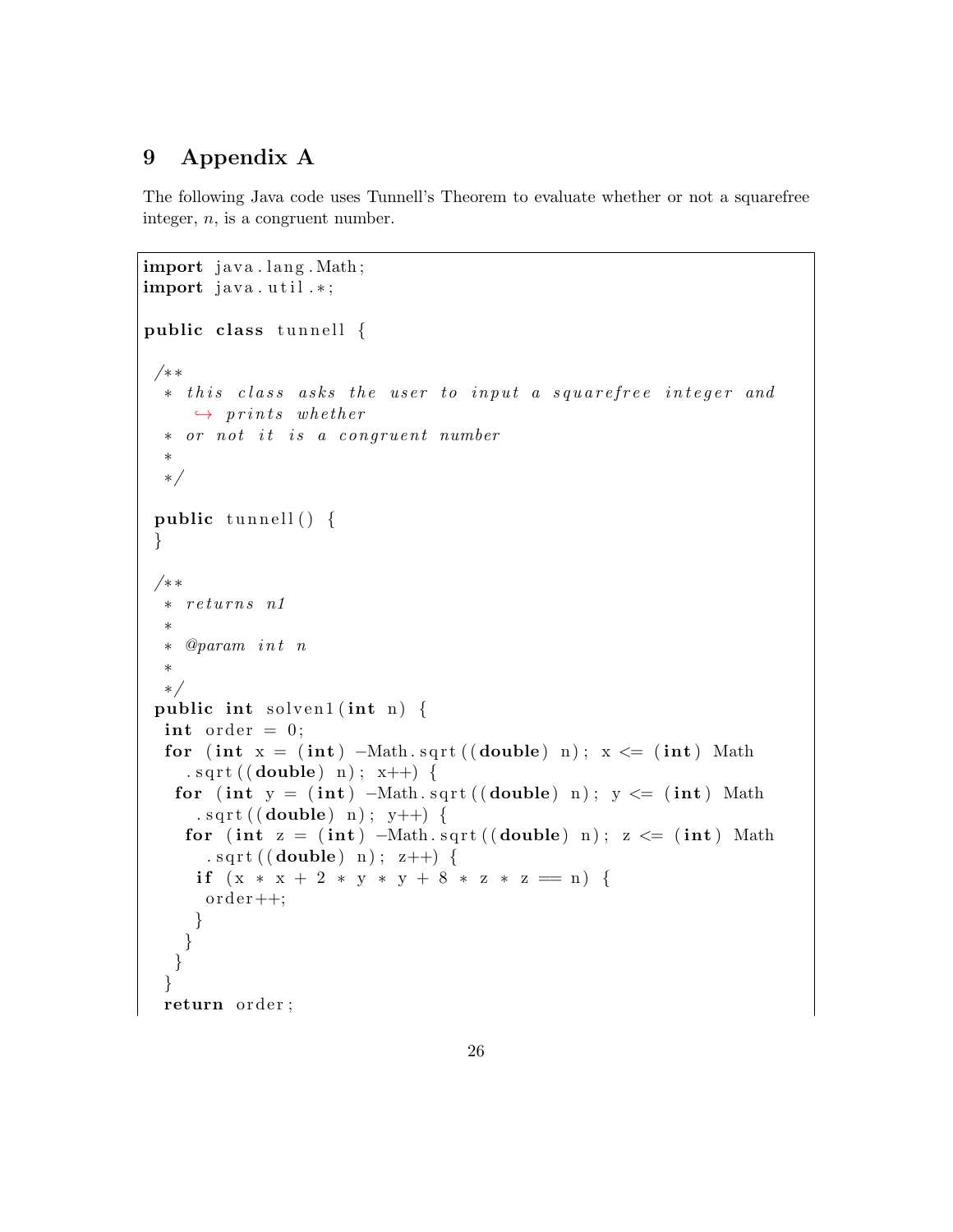```
}
/∗ ∗
   returns n2
 ∗
   @param int n
 ∗
 ∗/
public int solven 2(int n) \{int order = 0;
 for (int x = (int) –Math.sqrt((double) n); x \leq (int) Math
   . sqrt((double) n); x++) {
  for (int y = (int) –Math.sqrt((double) n); y \leq (int) Math
    . sqrt((double) n); y++)for (int z = (int) –Math.sqrt((double) n); z \leq (int) Math
     . sqrt((double) n); z++)if (x * x + 2 * y * y + 32 * z * z == n)order++;}
   }
  }
 }
return order;
}
/∗ ∗
 ∗ r e t u r n s n3
 ∗
 ∗ @param i n t n
 ∗
 ∗/
public int solven3(int n) \{int order = 0;
 for (int x = (int) –Math.sqrt((double) n); x \leq (int) Math
   . sqrt((double) n); x++) {
  for (int y = (int) -Math.sqrt((double) n); y \leq (int) Math. sqrt((double) n); y++) {
   for (int z = (int) –Math.sqrt((double) n); z \leq (int) Math
     . sqrt((double) n); z++) {
```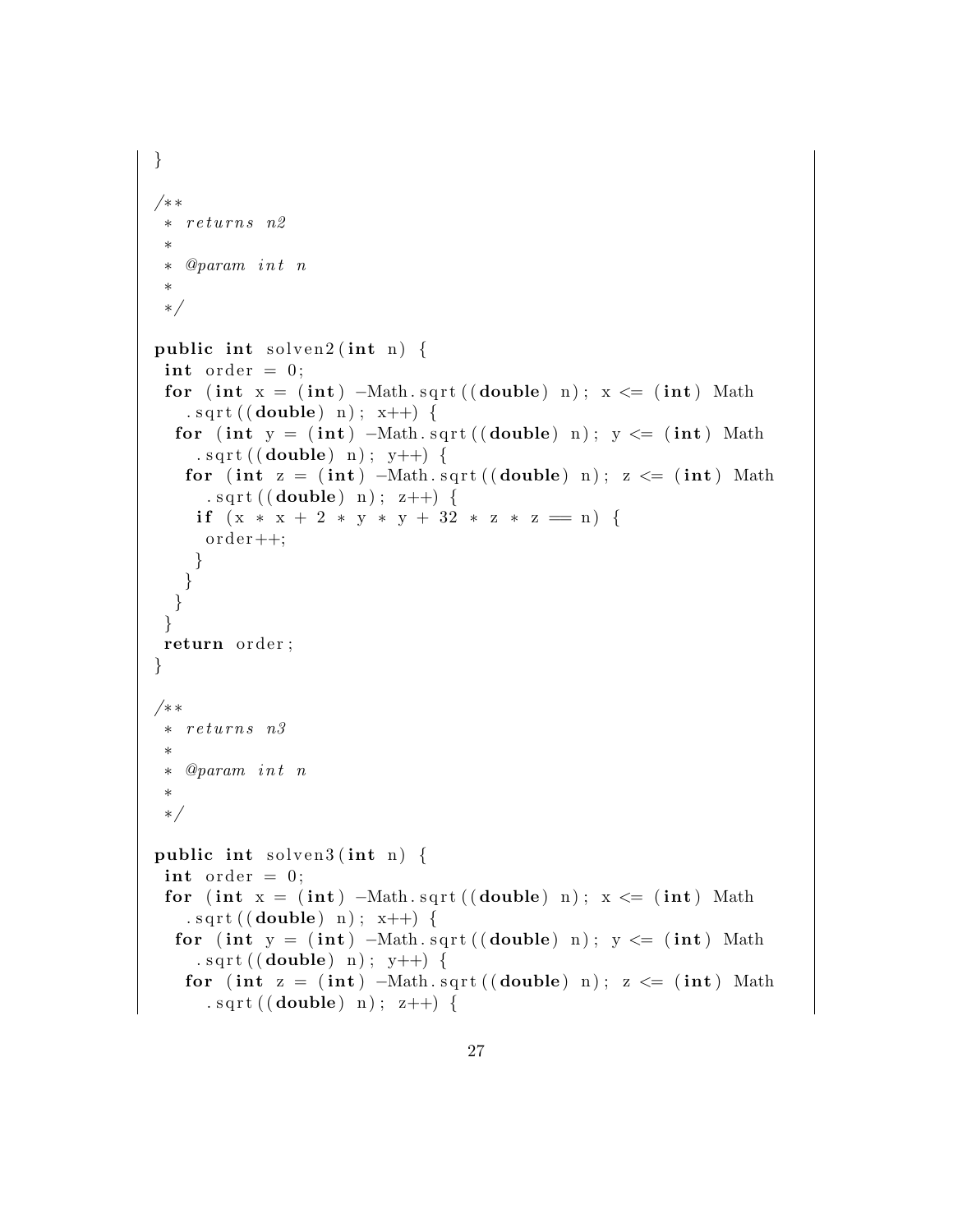```
if (2 * x * x + 8 * y * y + 16 * z * z = n)order++;}
   }
 }
 }
return order;
}
/∗ ∗
 * returns n_4∗
 ∗ @param i n t n
 ∗
 ∗/
public int solven4 (int n) {
 int order = 0;
 for (int x = (int) –Math.sqrt((double) n); x \leq (int) Math
   . sqrt((double) n); x++) {
  for (int y = (int) -Math.sqrt((double) n); y \leq (int) Math. sqrt ( ( double ) n ) ; y++ ) {
   for (int z = (int) –Math.sqrt((double) n); z \leq (int) Math
     . sqrt((double) n); z++) {
    if (2 * x * x + 8 * y * y + 64 * z * z = n)order++;}
   }
 }
 }
return order;
}
/∗ ∗
 * returns true if n is odd and false if it is even
 ∗
 ∗ @param i n t n
 ∗
 ∗/
public boolean is Odd (int n) {
```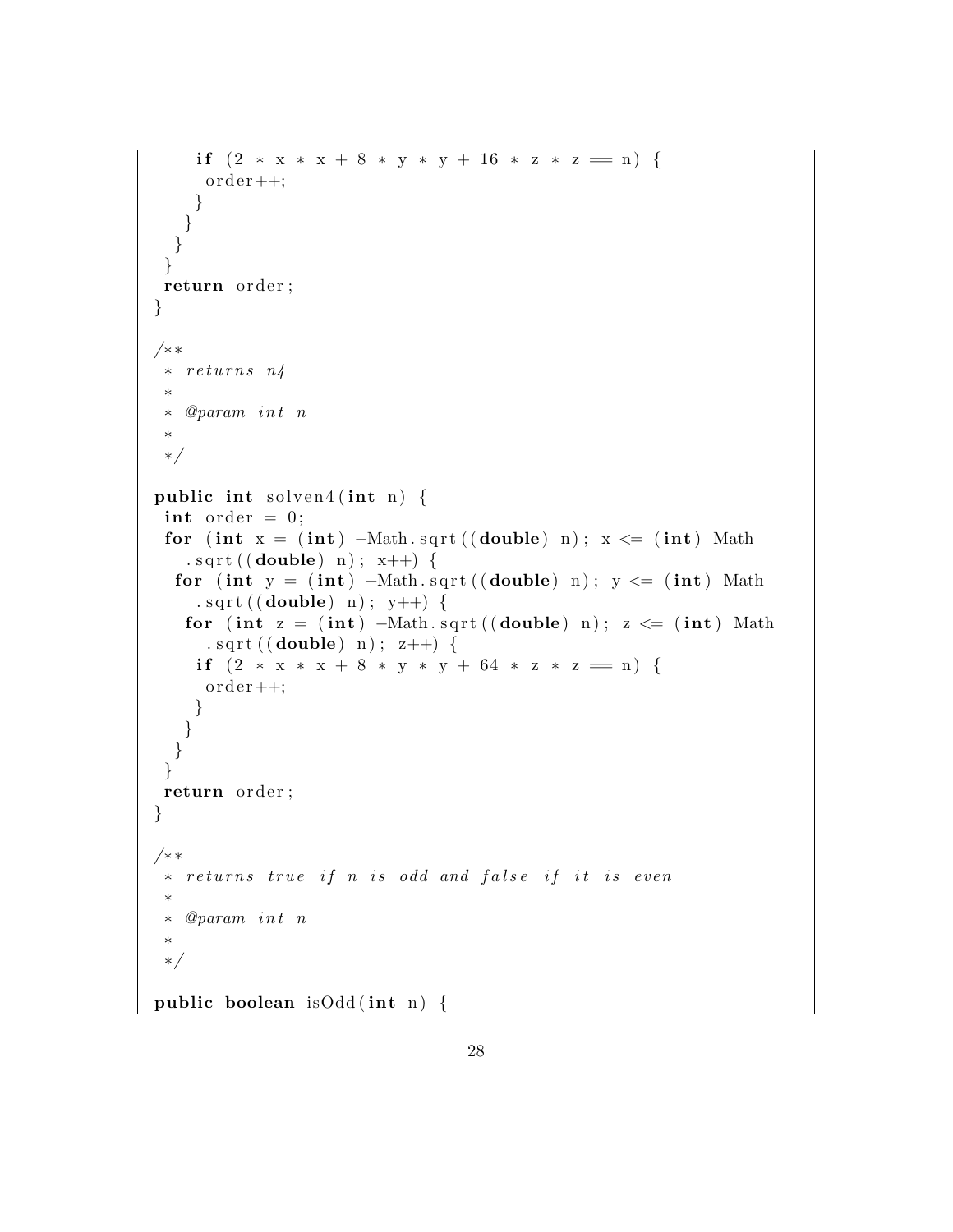```
if (n \% 2 != 0)return true ;
 return false;
}
/∗ ∗
 ∗ Implements Tunnells theorem calling and returns true if n is
    \leftrightarrow a congruent
 ∗ number
 ∗
 ∗ @param i n t n
 ∗
 ∗/
public static boolean is Congruent (int n) {
 tunnell t = new tunnel();
 \text{int } n1 = t. solven1(n);
 int \; n2 = t \cdot solven2(n);int \; n3 = t \cdot solven3(n);\text{int } n4 = t \cdot \text{solve} \left( n \right);System.out.println ("n1 = " + n1);System.out.println("n2 = " + n2);System . out . println ("n3 = " + n3);
 System.out.println ("n4 = " + n4);if ( t.isOdd(n)) \{if (n1 = 2 * n2)return true ;
  return false;
 }
 if (n3 = 2 * n4)return true ;
return false;
}
/∗ ∗
 * asks the user to input a squarefree integer and prints
```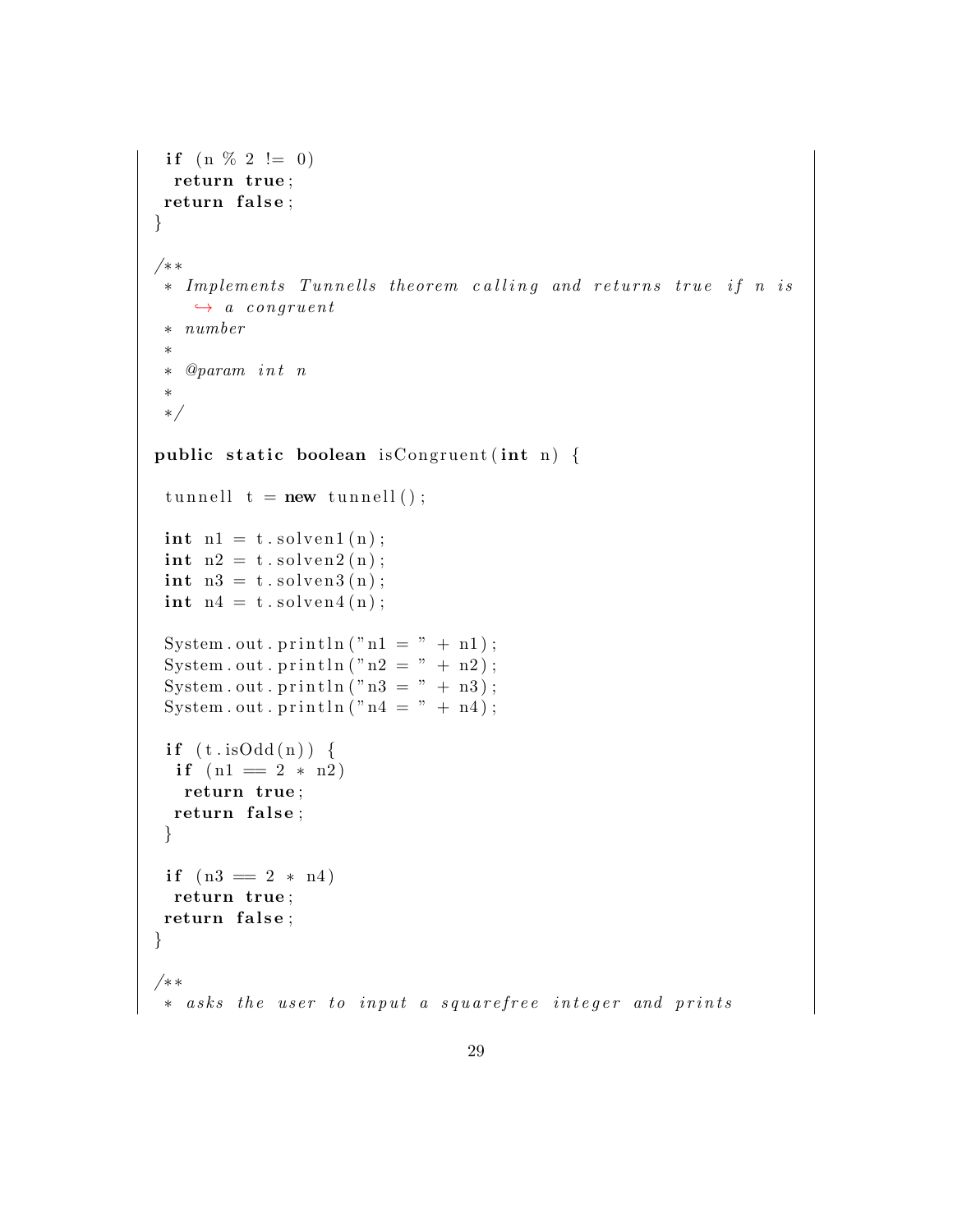```
\leftrightarrow whether or not it
  ∗ i s c ong r uen t
  ∗
 ∗ @param a r g s
 ∗/
public static void main (String [] args) {
 System.out.println ("Please enter a squarefree integer");
 Scanner scan = new Scanner (System. in);
 \text{int } n = \text{scan.nextInt}();if (is Congruent (n))System.out.println("n is a congruent number");else \{System.out.println("n is not a congruent number");}
}
}
```